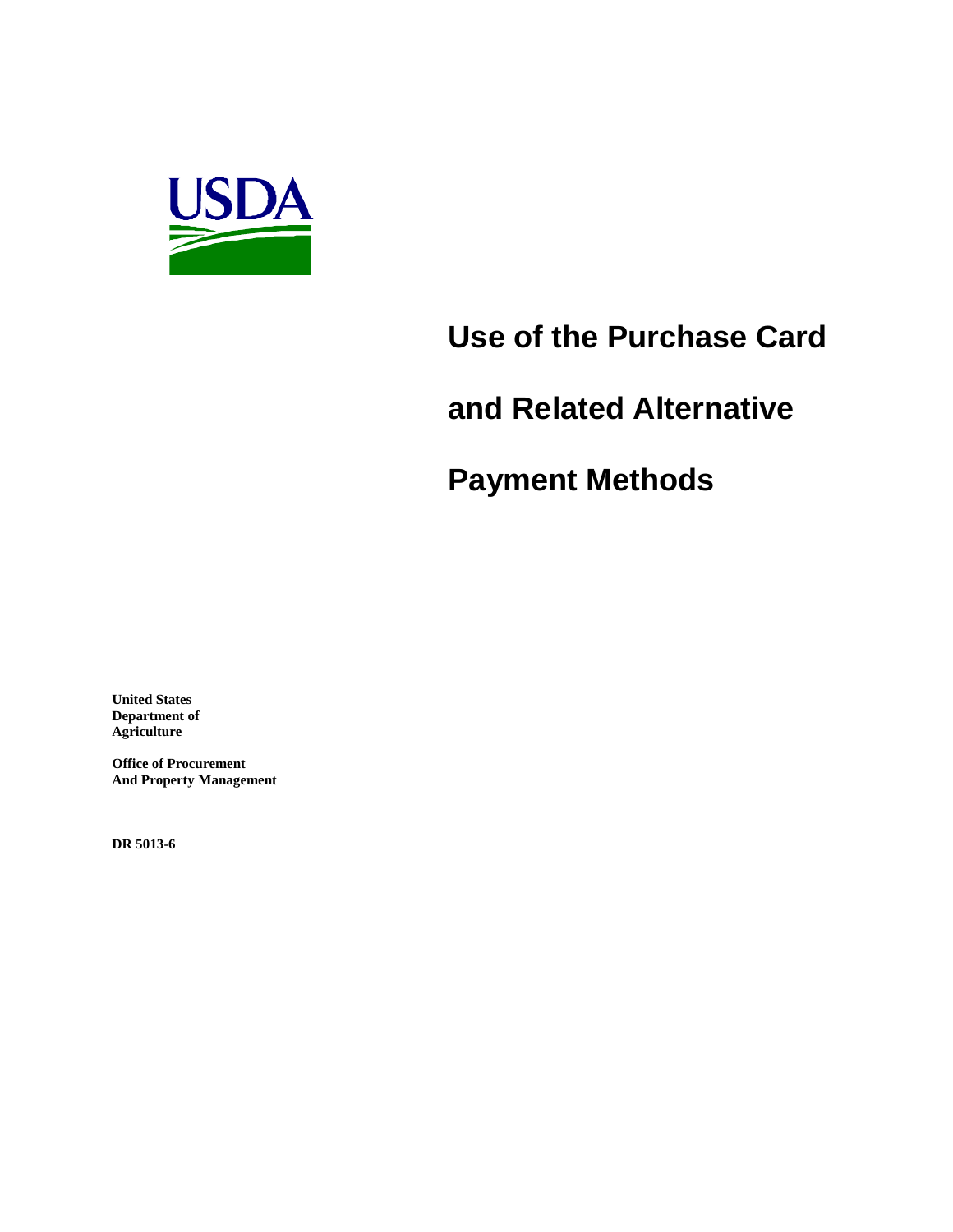#### USDA Use of the Purchase Card and Related Alternative Payment Methods

### TABLE OF CONTENTS

Section **Section** 

- 1. [Purpose](#page-2-0)
- 2. [Program Objectives](#page-2-1)
- 3. [Applicability](#page-2-2)
- 4. [Policy](#page-3-0)
- 5. [Cancellation](#page-3-1)
- 6. [Acronyms](#page-3-2)
- 7. [Definitions](#page-4-0)
- 8. [Agency Internal Control Requirements](#page-8-0)
- 9. [Special Instructions](#page-9-0)
- 10. [Acquisitions of Products and Services Sold by Mandatory Sources](#page-13-0)
- 11. [Responsibilities and](#page-13-1) Procedures
- 12. [Separation of Duties](#page-15-0)
- 13. [Purchase Card Oversight](#page-15-1)
- 14. [Delegation of Authority](#page-16-0)
- 15. [Authorized Use of Cards and Related Alternative Payment Methods](#page-17-0)
- 16. [Complex Requirements and Use of the Purchase Card](#page-19-0)
- 17. [Terms and Conditions for Purchase Card Transactions](#page-19-1)
- 18. [Training Requirements](#page-20-0)
- 19. [Use of the Card and/or Related Alternative Payment Methods for Disaster, Continuity of](#page-20-1)  [Operations, Indemnity, and Other Program Payments](#page-20-1)
- 20. [Inquiries](#page-21-0)

Appendix A Authorized Payment Methods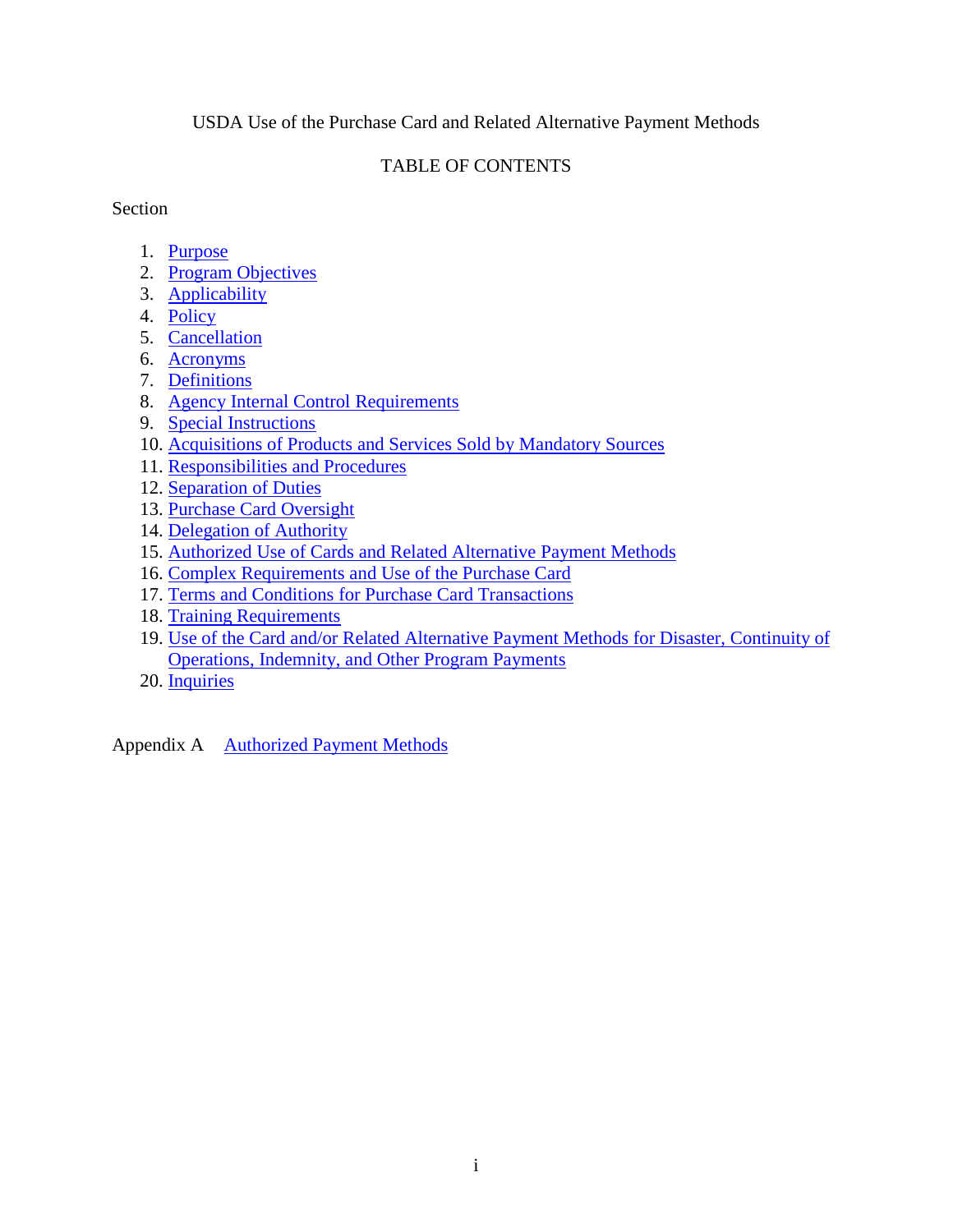## U.S. DEPARTMENT OF AGRICULTURE WASHINGTON, D.C. 20250

| DEPARTMENTAL REGULATION              |                                                  | Number:<br>5013-6 |
|--------------------------------------|--------------------------------------------------|-------------------|
| <b>SUBJECT:</b>                      | DATE:                                            |                   |
|                                      | 11-14-2012                                       |                   |
| Use of the Purchase Card and Related | <b>OPI: Office of Procurement &amp; Property</b> |                   |
| <b>Alternative Payment Methods</b>   | <b>Management</b>                                |                   |

## <span id="page-2-0"></span>**1. PURPOSE**

This regulation prescribes policies and procedures for use of the purchase card and alternative payment methods - including convenience checks, pre-paid cards, declining balance cards, and cardless accounts - for obtaining supplies and services in accordance with Federal procurement laws. The *Coordinator's Purchase Card Program Guide, Approving Official's Purchase Card Program Guide,* and *Cardholder's Purchase Card Program Guide* are subordinate to and supplement this regulation; they provide the details supporting the policies established by this regulation. All documents pertaining to the U.S. Department of Agriculture (USDA) Charge Card Program can be accessed through the USDA Procurement home page at [http://www.dm.usda.gov/procurement/ccsc/.](http://www.dm.usda.gov/procurement/ccsc/)

#### <span id="page-2-1"></span>**2. PROGRAM OBJECTIVES**

The USDA Purchase Card Program reduces administrative costs and allows agencies to procure supplies and services faster through the use of purchase cards and related alternative payment methods (declining balance cards, pre-paid cards, convenience checks, or cardless accounts). Departmental Regulation (DR) 5013-006, along with supplementing guidance in the *Coordinator's Purchase Card Program Guide, Approving Official's Purchase Card Program Guide,* and the *Cardholder's Purchase Card Program Guide*, establish USDA policies and procedures for use of purchase cards and related alternative payment methods. Management of the purchase card accounts and program will be accomplished through utilization of USDA's SmartPay®2 bank vendor's Electronic Access System (EAS).

#### <span id="page-2-2"></span>**3. APPLICABILITY**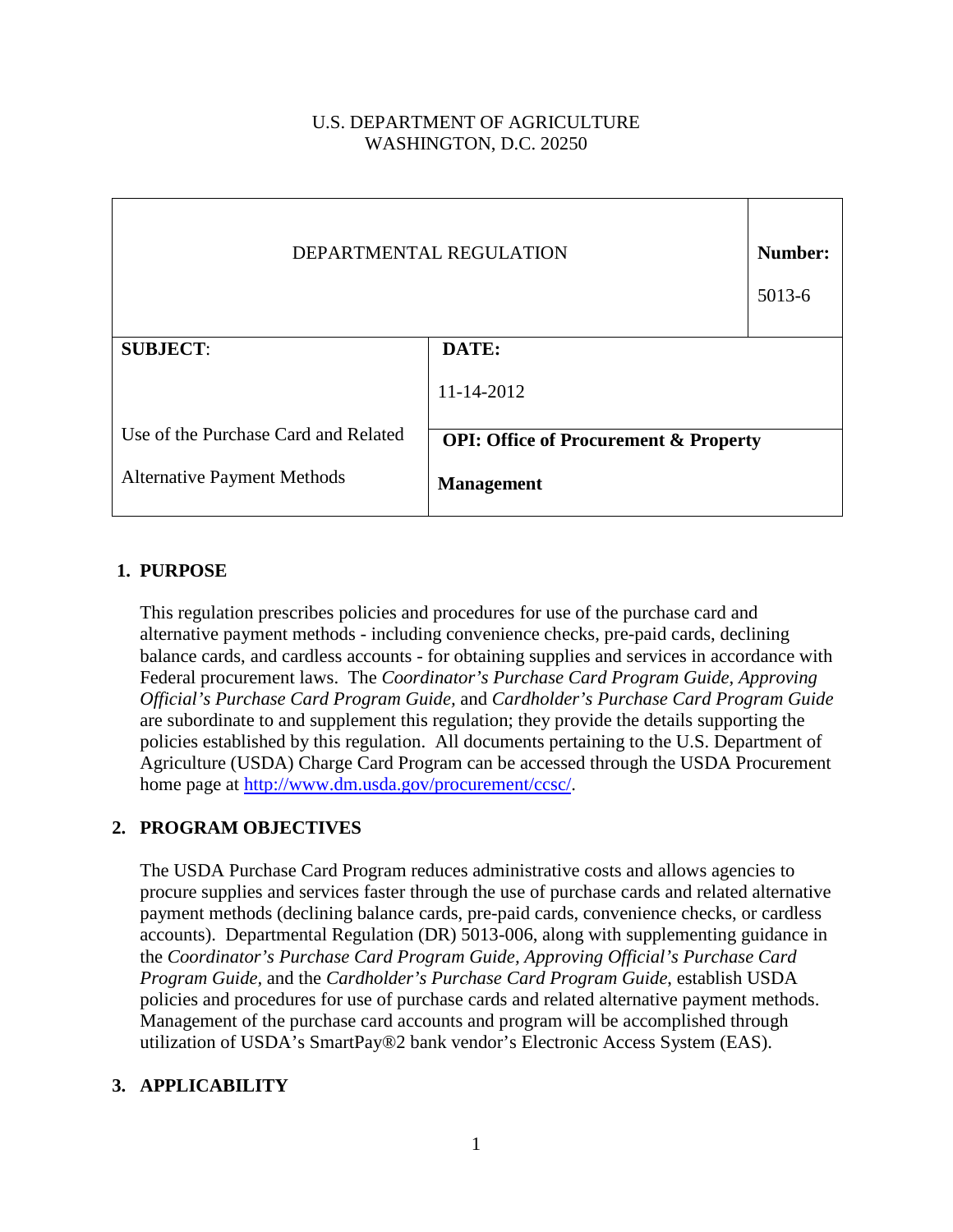This regulation is applicable to all USDA activities with delegated procurement authority or that are serviced by agencies with delegated procurement authority.

# <span id="page-3-0"></span>**4. POLICY**

Pursuant to Executive Order (EO) 12931, it is the policy of USDA that the purchase card shall be used for supply and/or service procurements valued at or below the simplified acquisition threshold.

In the event of a conflict between DR 5013-6 and the *Cardholder's Purchase Card Program Guide*, *Approving Official's Purchase Program Guide*, or *Coordinator's Purchase Card Program Guide*, the policies and procedures of this DR will govern.

Warranted contracting personnel may use the purchase card and related alternative payment methods to process procurement actions up to the single and monthly purchase limits and under contracts up to the single purchase limits provided:

- (a) All applicable clauses for acquisitions above the micro-purchase threshold are incorporated in the contracting instruments.
- (b) Appropriate contractual arrangements are reflected in the contract document/file.

In the event a vendor will not accept the purchase card, related alternative payment methods may be used to acquire the supply or service. For convenience checks, the Debt Collection Improvement Act (DCIA) 31 U.S.C § 3720B et. seq waiver criteria must be satisfied. Convenience checks are limited to \$2,500 except in an emergency.

If deemed necessary to supplement this DR, agencies must submit to the USDA Charge Card Service Center (CCSC), Office of Procurement and Property Management (OPPM), a copy of the agency's proposed augmentation to this regulation and receive approval from OPPM prior to implementation. It is USDA policy, consistent with the Regulatory Reform Initiative, to limit supplementation to this regulation.

#### <span id="page-3-1"></span>**5. CANCELLATION**

This regulation revises and cancels DR 5013-6, dated February 13, 2003.

#### <span id="page-3-2"></span>**6. ACRONYMS**

| <b>Approving Official</b>                         |
|---------------------------------------------------|
| <b>Agency Program Coordinator</b>                 |
| <b>Agriculture Acquisition Regulation</b>         |
| <b>Agriculture Property Management Regulation</b> |
| <b>Budget Object Classification Code</b>          |
| <b>Charge Card Service Center</b>                 |
| <b>Contracting Officer</b>                        |
| Debt Collection Improvement Act                   |
|                                                   |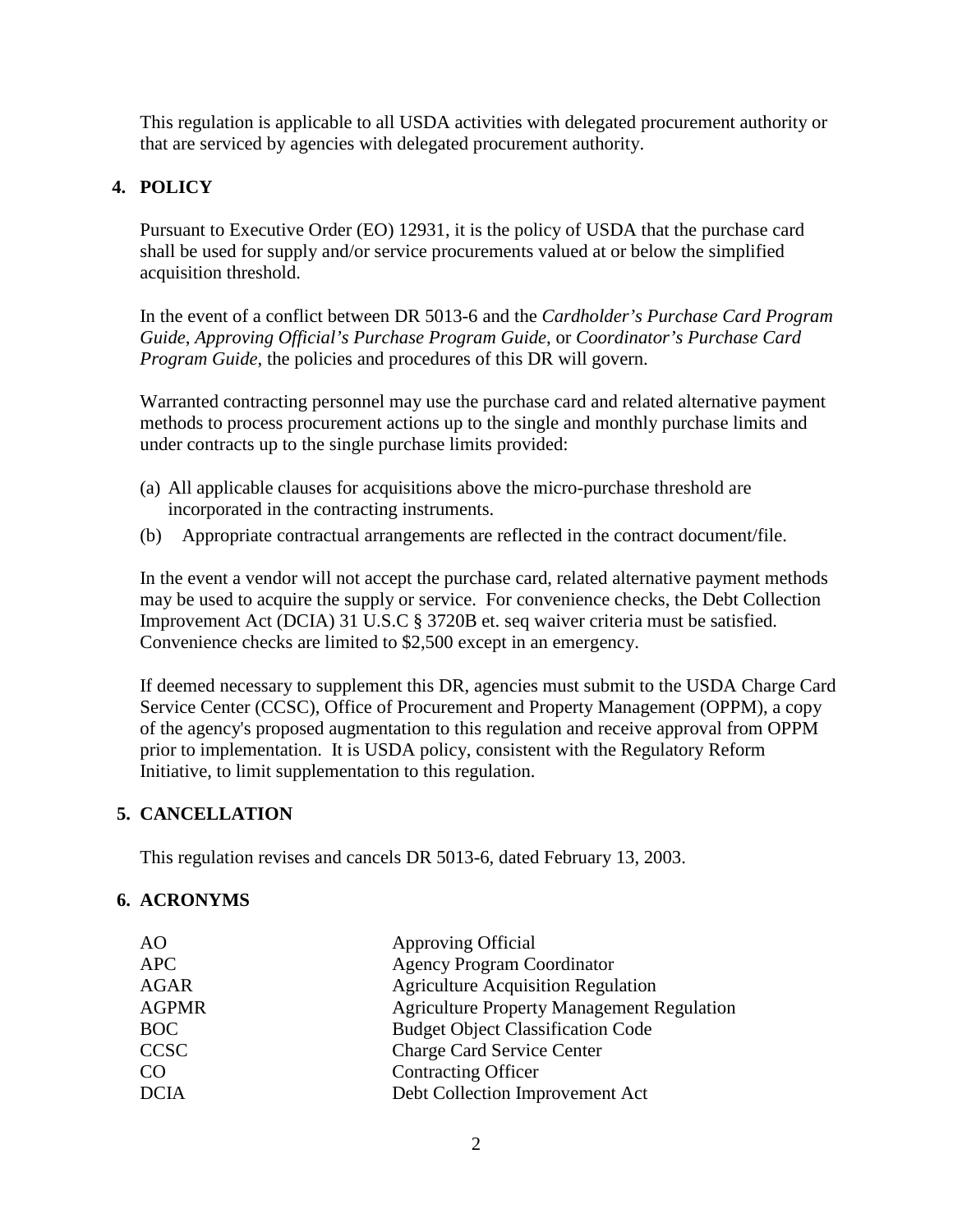| <b>DEA</b>         | Drug Enforcement Administration                 |
|--------------------|-------------------------------------------------|
| DPM (formerly DPC) | Departmental Program Manager                    |
| DR                 | Departmental Regulation                         |
| EAS                | <b>Electronic Access System</b>                 |
| <b>EFT</b>         | <b>Electronic Funds Transfer</b>                |
| <b>EO</b>          | <b>Executive Order</b>                          |
| <b>FAR</b>         | <b>Federal Acquisition Regulation</b>           |
| <b>FMR</b>         | <b>Federal Management Regulation</b>            |
| <b>FPDS-NG</b>     | Federal Procurement Data System-Next Generation |
| <b>FPMR</b>        | <b>Federal Property Management Regulation</b>   |
| <b>FPOC</b>        | <b>Financial Point of Contact</b>               |
| GAO                | Government Accountability Office                |
| <b>IDIQ</b>        | Indefinite-delivery/Indefinite-quantity         |
| <b>LAPC</b>        | <b>Local Agency Program Coordinator</b>         |
| <b>NFC</b>         | <b>National Finance Center</b>                  |
| <b>OIG</b>         | Office of Inspector General                     |
| <b>OMB</b>         | Office of Management and Budget                 |
| <b>OPPM</b>        | Office of Procurement and Property Management   |
| <b>SF</b>          | <b>Standard Form</b>                            |
| <b>SPE</b>         | <b>Senior Procurement Executive</b>             |
| <b>UNICOR</b>      | Federal Prison Industries, Inc.                 |
| <b>USDA</b>        | United States Department of Agriculture         |

#### <span id="page-4-0"></span>**7. DEFINITIONS**

- **a. AbilityOne Program (formerly Javits-Wagner-O'Day Act Program).** This Act, 41 U.S.C. §8502 et. seq., established the AbilityOne Program, which generates jobs and training opportunities for people who are blind or who have other severe disabilities, through the federal procurement process. For a current AbilityOne product and service listing, log onto their home page at [http://www.abilityone.gov.](http://www.abilityone.gov/) AbilityOne products can also be acquired on-line at [http://www.abilityone.com](http://www.abilityone.com/) or through the USDA Acquisition Toolkit at [http://www.dm.usda.gov/procurement/.](http://www.dm.usda.gov/procurement/)
- **b. Abuse.** Use of a government charge card, including alternative payment methods, to buy authorized items, but at terms (e.g., price, quantity) that are excessive, for a questionable government need, or both. Although intended for government use, these transactions are also considered improper because they are not permitted by law, regulation, or government/agency policy.
- **c. Accountable/Sensitive Property.** Accountable Property is all government property with an acquisition value of more than \$5000.00 as well as, all real property. Sensitive Property is defined as an item with an acquisition value of \$5000.00 or less, and is subject to fraud, waste, and abuse; has a high level of visibility; and can be audited by oversight agencies such as the Government Accountability Office (GAO), Office of Inspector General (OIG), and Congress.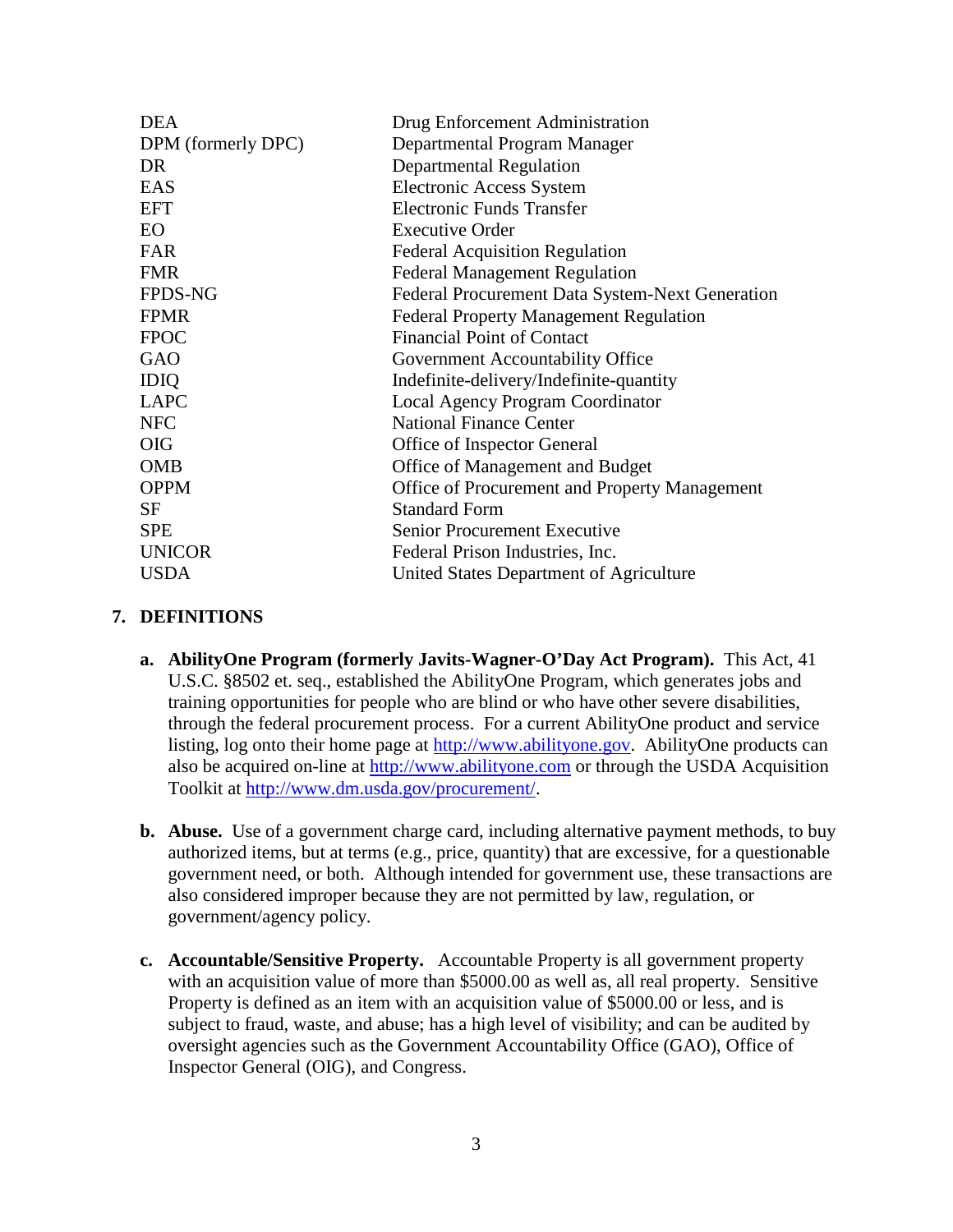- **d. Agency Program Coordinator (APC).** The APC is responsible for the overall management of the purchase card program at the agency level. This person is appointed by the Head of Contracting (HCA) or their designee (HCAD) for each agency.
- **e. Alternative Payment Methods.** These are payment methods available for use when the merchant does not accept the purchase card. These methods include the pre-paid cards, declining balance cards, convenience checks, and cardless accounts. Pre-paid and declining balance cards are also known as debit cards. The same rules and regulations that apply to the purchase card also apply to alternative payment methods when these methods are used to pay for supplies and services.
- **f. Alerts.** Alerts are messages to users regarding questionable transactions and transactions selected by statistical sampling for review and other events, as defined by the USDA OPPM/CCSC. Some alerts will trigger a set of questions that must be answered to verify the validity of a specific transaction. Alerts are being developed to reduce fraud, waste, and abuse.
- **g. Approving Official (AO).** This individual ensures that the purchase card is used properly, authorizes cardholder purchases (for official use only), and ensures that transactions are reconciled and submitted to the designated billing office in a timely manner. In most instances the AO is the cardholder's supervisor-of-record. Refer to the *Coordinator's Purchase Card Program Guide* or *the Approving Official's Purchase Card Program Guide* for exceptions. It is USDA policy that cardholders are assigned one AO.
- **h. Biobased Product.** Biobased product means a commercial or industrial product (other than food or feed) that utilizes biological products or renewable domestic agricultural (plant, animal, and marine) or forestry materials.
- **i. Cardholder.** The legal agent using the government purchase card to buy goods and services in the support of official government business. The cardholder holds the primary responsibility of the card's proper use.
- **j. Cardless Account.** An established account without a physical card.
- **k. Construction/Construction Services.** Construction is the act of putting something together or arranging an array of parts to erect or create a new product or structure. Construction Services are contracts, or contractor(s) assistance providing the support and or planning to erect, build, or complete a new product or structure.
- **l. Convenience Checks.** Convenience checks are issued against a cardholder's account and approved in the (EAS). Convenience checks are issued to authorized cardholders in certain mission areas. Convenience checks are the least desirable alternative payment method, due to potential misuse. Pursuant to DCIA, convenience checks are not considered Electronic Funds Transfer (EFT) transactions. As a result, the convenience check shall be used only when one of the waivers to EFT is satisfied. (For detailed waiver information, refer to 'Authorized Use of the Convenience Check' in the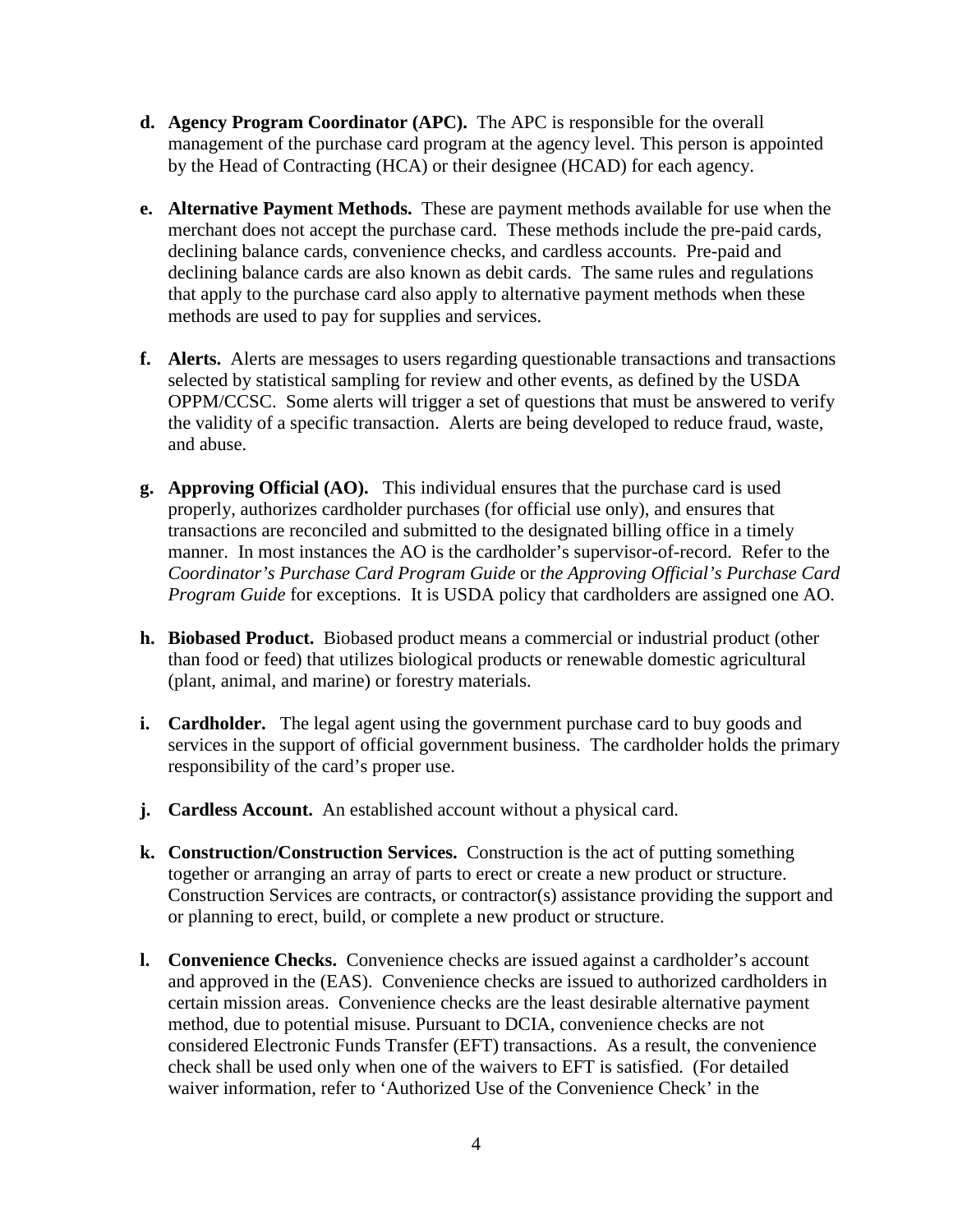*Coordinator's Purchase Card Program Guide, Approving Official's Purchase Card Program Guide,* or *Cardholder's Purchase Card Program Guide*).

- **m. Day.** "Day" means a calendar day, unless otherwise specified. When a time period specified by date or a number of days would end on a weekend or holiday, the time period is extended to expire on the next working day.
- **n. Debit Card.** Contractor provided product that deducts an account/fund within established dollar limits for the purchase or acquisition of items or services.
- **o. Declining Balance Card.** A Declining balance cards is a form of debit cards. Declining balance cards are a purchase card with a fixed value that reduces as purchases are made.
- **p. Departmental Program Manager (DPM).** This person is the program manager for the CCSC under OPPM. This person is responsible for leading the overall USDA purchase card program.
- **q. Electronic Access System (EAS).** The charge card Contractors internet-based system that provides account access and a variety of reports which assist in the effective management of the charge card program.
- **r. Emergency.** An unexpected, serious occurrence or situation that would result in injury, financial or otherwise, to the Government.
- **s. Erroneous/Improper Purchase.** An erroneous/improper purchase is any purchase that should not have been made or that was made in an incorrect amount under statutory, contractual, administrative, or other legally applicable requirements. Incorrect amounts include overcharges and undercharges.
- **t. Federal Acquisition Regulation (FAR).** The FAR establishes uniform policies and procedures for acquisition by all executive agencies FAR 1.101. The FAR is located in Title 48, Chapter 1 of the Code of Federal Regulations.
- **u. Fraud.** Any acts of corruption or attempt to cheat the Government or corrupt the Government's agents, including, but not limited to, the use of government charge cards to transact business that is not sanctioned, not authorized, not in one's official government capacity, not for the purpose for which the card was issued, or not as part of official government business.
- **v. Gift Card/Gift Certificate.** A gift card and/or gift certificate is a type of purchase payment in the form of a pre-paid card specific to a retail merchant.
- **w. Hazardous Material**. Any chemical located, used, or stored at a USDA facility that either alone, or in combination with other substances, has the potential to threaten life, health, property, and/or the environment.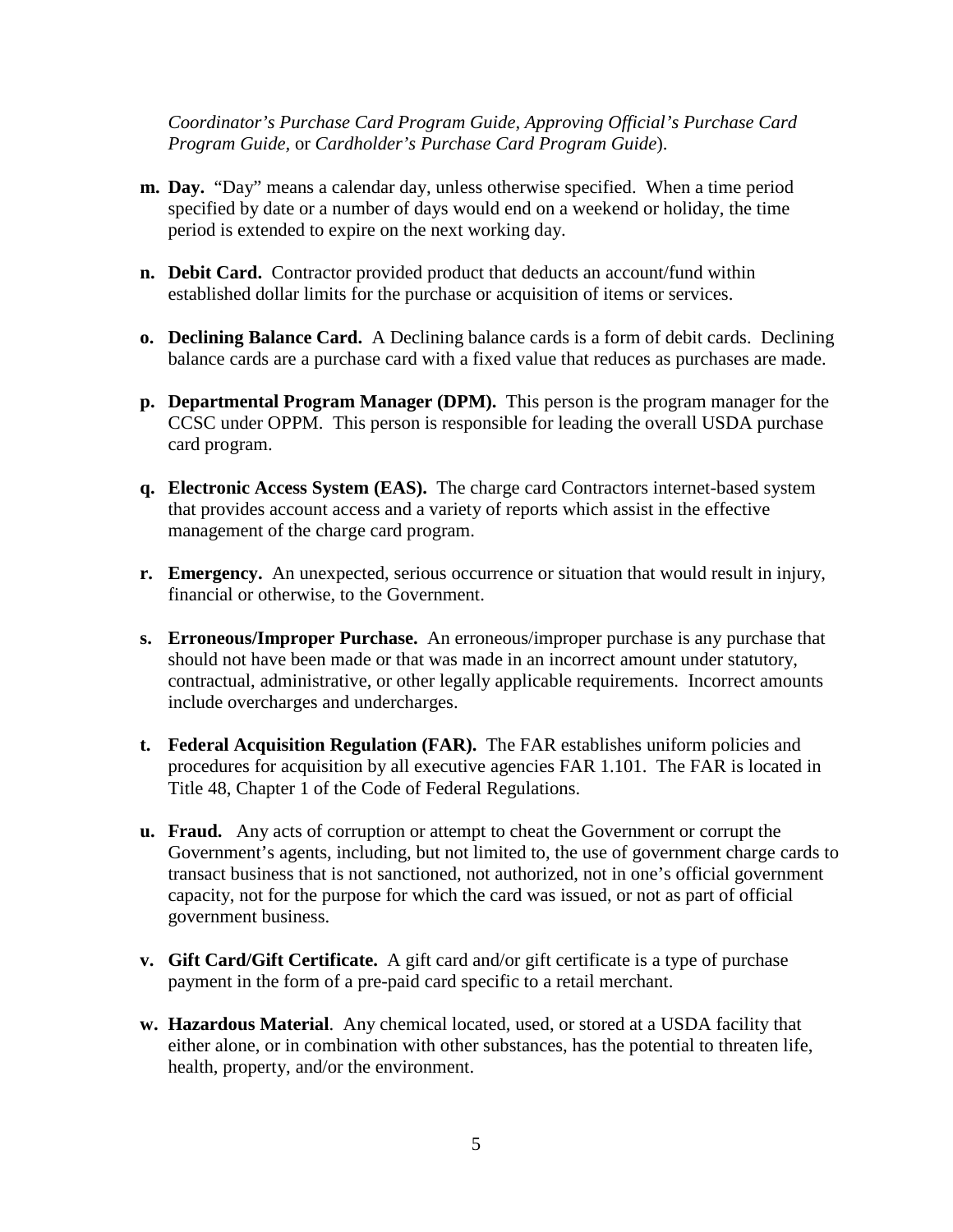- **x. Local Agency Program Coordinator (LAPC).** This person is responsible for the dayto-day operation of the purchase card program for their respective region or site. This person works directly with APC, AOs and Cardholders, as well as liaisons with the customer service group of the contract bank to facilitate management of the purchase card program.
- **y. Micro-Purchase.** Purchases at or below the micro-purchase threshold as defined in the FAR 2.101, or as otherwise provided by law.
- **z. Misuse.** Use of a Federal charge card for other than the official government purpose for which it is intended.
- **aa. Monthly Purchase Limit**. This is sometimes referred to as the "cycle limit" (the cycle runs from the  $8<sup>th</sup>$  of one month through the  $7<sup>th</sup>$  of the next). This is the maximum total dollar amount a cardholder is authorized to procure each month. This amount is similar to a "spend limit." It is established at the bank through the EAS. The dollar amount of the monthly limit is established by the AO conferring the purchase card on an employee. This limit applies to purchase cards and related alternative payment method transactions.
- **bb.Pre-paid Card.** A pre-paid card is a form of debit card. The card is programmed with a monetary value and has the capability to be reloaded.
- **cc. Program Payment.** A program payment is a payment made directly by an agency to support a legislatively-mandated program. This program helps a specific constituency that Congress has identified in legislation. The purchase card or alternative payment methods shall not be used to make program payments. Program payments are not payments for the procurement of supplies or services.
- **dd. Requisition.** A requisition is required for purchases at or below the simplified acquisition threshold (including purcha**se**s at or below the micro-purchase threshold). The requisition from an authorized official may be in the form of a written request, an email, and/or document that identifies an official government need and funds for the specific supply or service, including blanket authorizations for routine purchases.
- **ee. Single Purchase Limit.** The maximum dollar amount a cardholder is authorized for a single transaction using either the purchase card or related alternative payment methods. Multiple items may be purchased at one time using the card; however, no single purchase may exceed the authorized single purchase limit. If the requirement is for on-going repetitive services that exceed \$2,500 a year, the best solution is to forward the requirement for the service through the agency servicing contracting office. A requirement cannot be reduced into smaller parts to avoid formal contracting procedures. Splitting purchases merely to stay within the single purchase limit is a violation of law. For non-warranted cardholders, the single purchase limit shall not to exceed the micropurchase limit. Refer to Section 14, Delegation of Authority for specific information on the micro-purchase authority. The single purchase limit is established at the bank through the EAS.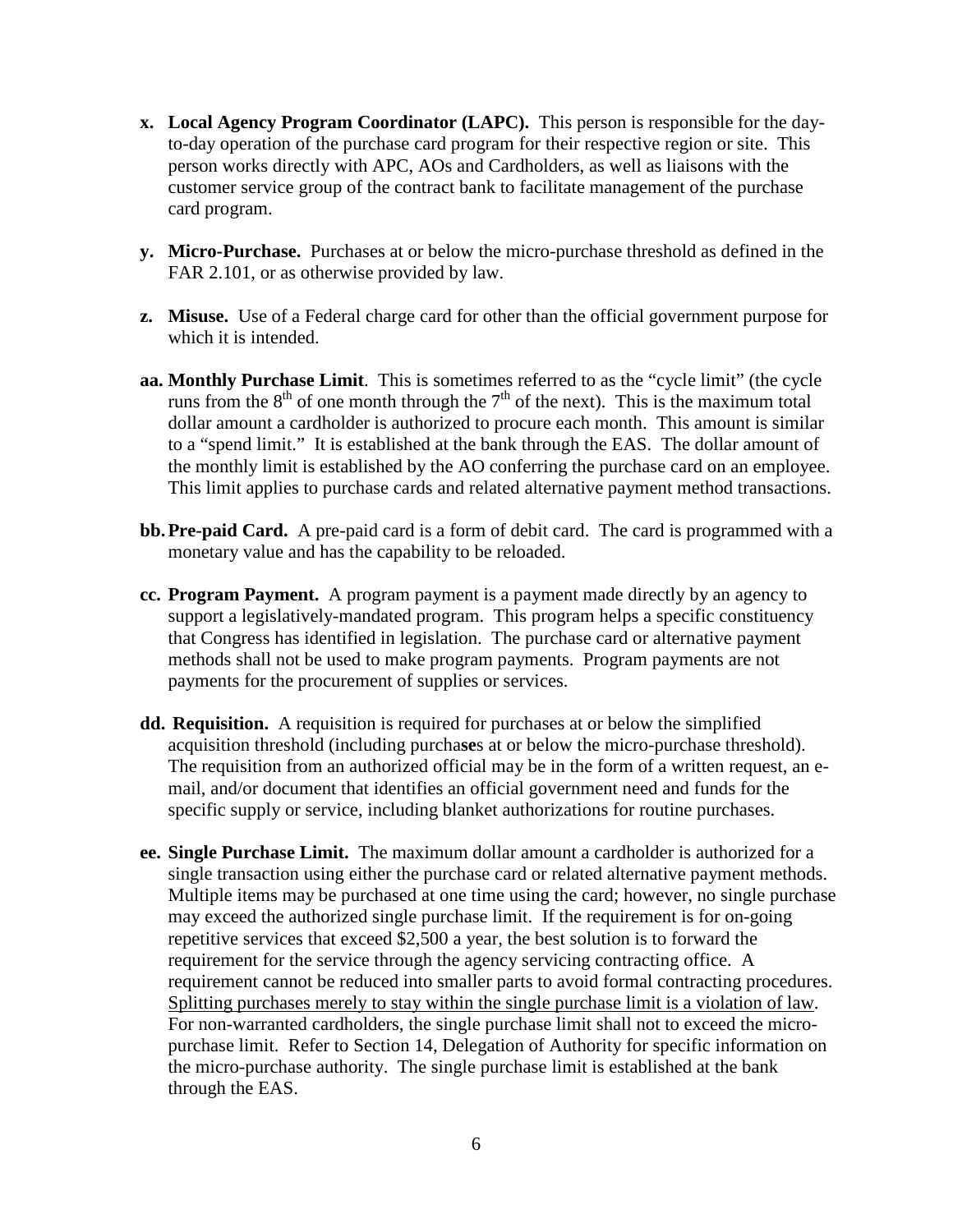- **ff. Training.** For purposes of this regulation, training is defined as a formal, planned, and structured course of instruction required by the employee in the performance of their official duties that is conducted through a school, institute or other comparable Government or non-Government training facility or conducted in-house through the use of professional, contract-hire instructors or trainers.
- **gg. Warrant/Warrant Authority.** The authority delegated to a USDA employee (Contracting Officer, Purchasing Agent, etc.) by a duly authorized appointing official in accordance with the FAR, 48 CFR Subpart 1.6, and USDA DR 5001-1, "Acquisition Workforce Training, Delegation, and Tracking Systems." The warrant, Standard Form (SF)-1402, states the level of contracting authority delegated to an individual, including any limitations on that authority. Above the micro-purchase threshold, only individuals with warrant authority may bind USDA contractually.
- **hh. Warranted Personnel**. Any persons or individual who has been conveyed the authority delegated by USDA to purchase above the micro-purchase threshold.
- **ii.** Waste. Any activity on a government charge card that fosters, or results in, unnecessary costs or other program inefficiencies.

## <span id="page-8-0"></span>**8. AGENCY INTERNAL CONTROL REQUIREMENTS**

In order to protect the government's interest, it is critical that agencies implement adequate internal controls to reduce waste, fraud, and abuse throughout the administration of this program. Controls in this section apply to purchase cards and alternative payment methods. The controls include, but are not limited to, ensuring that:

- **a.** Only authorized employees receive the card and are adequately trained in purchase card policies and procedures.
- **b.** Use of convenience checks is limited to specific mission areas is minimized to comply with CCSC program objectives.
- **c.** Appropriate administrative and/or disciplinary actions, including financial reimbursement, are properly considered and imposed for fraud and other blatant abuse of the purchase card and/or related alternative payment methods. This applies to cardholders as well as AOs. (See the *Coordinator's Purchase Card Program Guide* for details.)
- **d.** When a cardholder fails to resolve and/or timely dispute (if necessary) an erroneous charge or report account charges as fraudulent, the cardholder, consistent with agency policy, shall reimburse the government for the cost of that transaction and may be subject to disciplinary action. (See the *Coordinator's Purchase Card Program Guide* or *Cardholder's Purchase Program Guide* for details.)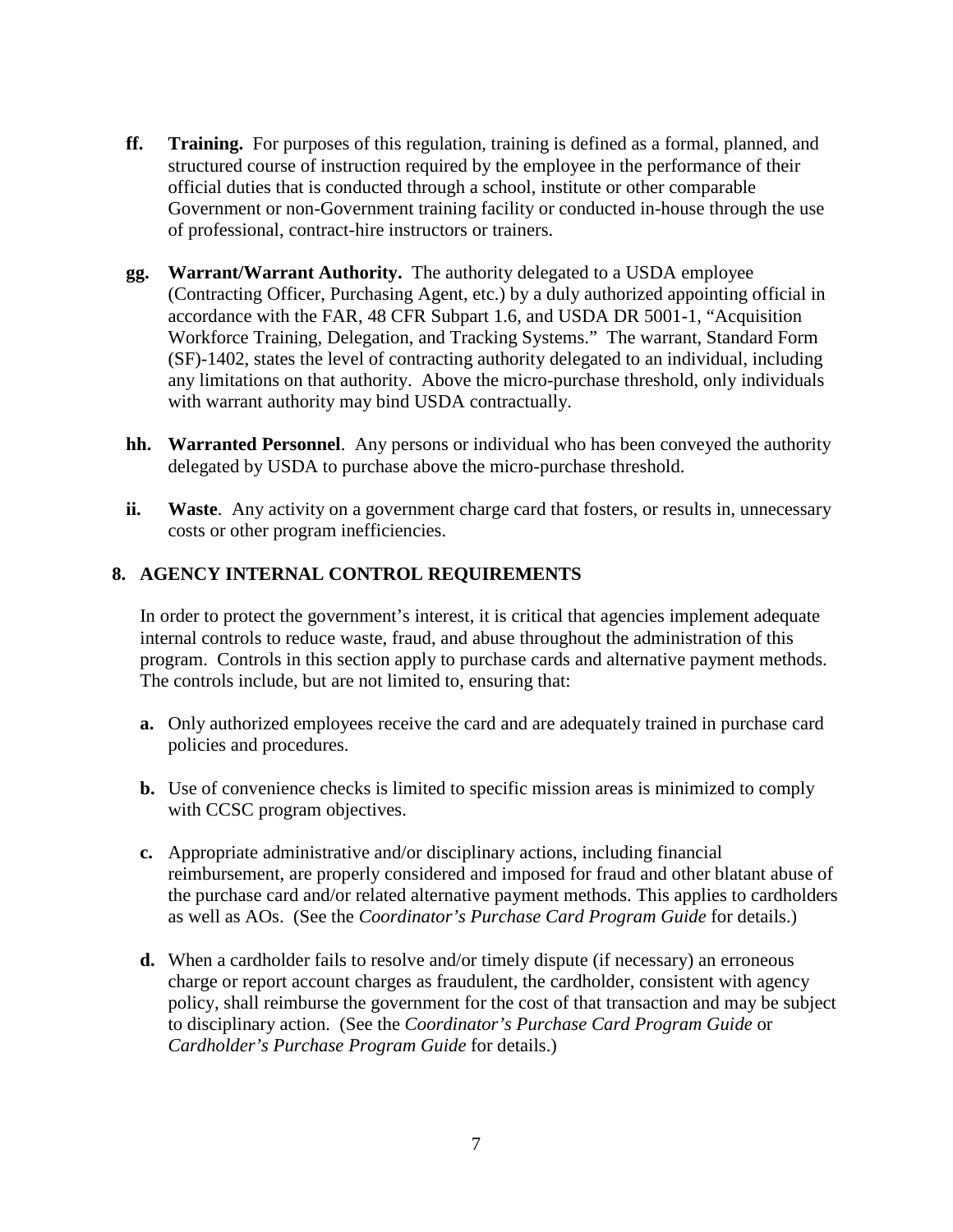- **e.** When a cardholder makes an improper purchase, the cardholder, in accordance with agency policy, shall (a) reimburse the government for the cost of the purchase, and (b) be subject to disciplinary action.
- **f.** Where an official directs an erroneous purchase to be made by a cardholder or directs a cardholder to purchase items or services that are subsequently determined to be improper, the official who directed the purchase shall in accordance with agency policy (a) reimburse the government, and (b) be subject to disciplinary action.
- **g.** Prior approval and subsequent review of purchase card activity is required for all purchase card transactions by the approving official or an otherwise authorized official designated by the agency.
- **h.** Coordinators who are also cardholders shall not manage and/or perform oversight duties for their own purchase card transactions. Coordinators who are cardholders are assigned to different hierarchies to enforce this policy.
- **i.** All cardholders are assigned one AO.

By December 15 every year (or two weeks prior to the due dates established in Office of Management and Budget (OMB) Circular A-123, Appendix B), each APC will report to the OPPM/CCSC via email at [ccsc@dm.usda.gov,](mailto:ccsc@dm.usda.gov) the following information:

- (1) The number of cases reported to the OIG or the APC for possible card misuse and/or abuse; and
- (2) The number of administrative and/or disciplinary actions taken for card misuse, including deactivation/cancellation.

#### <span id="page-9-0"></span>**9. SPECIAL INSTRUCTIONS**

- **a. Accountable/Sensitive Property.** To improve accountability and tracking of assets, as well as support the accuracy of USDA financial statements, warranted personnel must maintain accurate, timely information regarding the purchase of accountable/sensitive property with purchase cards. Warranted personnel must ensure that the appropriate Budget Object Classification (BOC) is entered in the EAS when approving a transaction involving the acquisition of accountable/sensitive property. A BOC Quick Guide for accountable property is available from the USDA Office of the Chief Financial Officer (OCFO website at: [http://www.ocfo.usda.gov/acctpol/pdf/propbocg.pdf.](http://www.ocfo.usda.gov/acctpol/pdf/propbocg.pdf) Warranted personnel shall also provide any additional purchase information, beyond that contained in the (EAS), as needed by property management personnel, to ensure accurate data entry of accountable and sensitive property into USDA's Personal Property System.
- **b. Business Size.** Micro-purchases may be made from any size business using the purchase card or related alternative payment methods FAR 13.003(b)(1). In accordance with USDA policy to increase opportunities for small and small disadvantaged businesses. Cardholders are therefore encouraged to acquire from these sources whenever possible.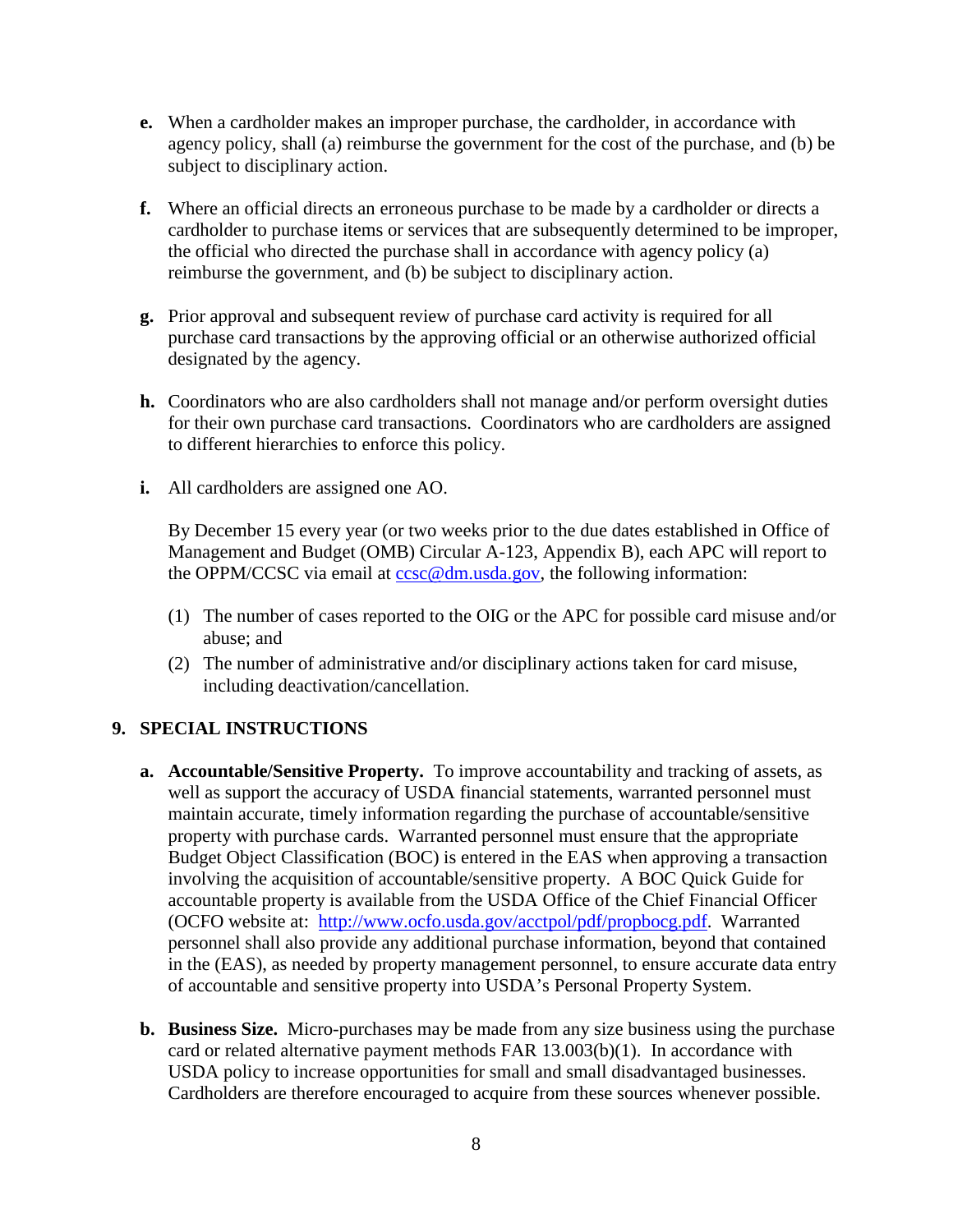- **c. Card/Related Alternative Payment Methods for Official Business Use Only**. The purchase card and related alternative payment methods are for official government business use only. Under no circumstances shall the card or related alternative payment method to be used for personal purchases or as identification for personal purchases. Failure to properly use and safeguard the card and/or alternative payment method will result in revocation of card and related payment authority, and possible disciplinary action in accordance with applicable procedures. Refer to the *Coordinator's Purchase Card Program Guide, Approving Official's Purchase Card Guide, and the Cardholder's Purchase Card Guide* for details on administrative and/or disciplinary actions.
- **d. Competition Above the Micro-Purchase Level.** Above the micro-purchase threshold, the purchase card is to be used as a payment mechanism, not as a contracting mechanism Civilian Agency Acquisition Council (CAAC Letter 99-2. Other than under existing contracts, COs and other warranted personnel using the purchase card to make purchases above the micro-purchase threshold shall obtain competitive quotations for all purchases.
- **e. Competition At or Below Micro-Purchase Level.** At and below the micro-purchase threshold defined in FAR 2.101, cardholders are not required to seek competition as long as they believe the price is reasonable, 41 U.S.C. § 428: FAR 13.202(a)(2).
- **f. Dormant Accounts.** Dormant accounts are accounts with no account activity over a period of 12 months. LAPCs shall review dormant accounts at least annually to determine whether they should be cancelled. A dormant account will be cancelled by the LAPC or APC unless the AO provides a justification for the account to remain open.
- **g. Environmentally Preferable Products and Services.** It is the policy of USDA to acquire environmentally preferable, including biobased, products and services in accordance with the goals and policies of EO 13514, October 5, 2009 and Presidential Memorandum "Driving Innovation and Creating Jobs in Rural America through Biobased and Sustainable Product Procurement". This preference extends to acquisitions at all dollar levels, including those accomplished using the purchase card. The USDA BioPreferred Program mandates the use of designated products unless certain conditions are met. For more information visit the USDA website at [http://www.biopreferred.gov.](http://www.biopreferred.gov/)
- **h. Ethics Requirements**. The Office of Government Ethics' Standards of Conduct for Executive Branch Employees apply to use of the purchase card and related alternative payment methods. Cardholders with questions regarding the propriety of a particular purchase should consult their LAPC or APC, servicing contracting office, or USDA's Ethics Office, for guidance and assistance prior to making the purchase.
- **i. Federal Procurement Data System Next Generation (FPDS-NG).** All purchase card transactions over the micro purchase threshold must be processed in a USDA procurement system: Integrated Acquisition System (IAS), Web-based Supply Chain Management System (WBSCM), or Virtual Incident Procurement (VIPR). Reports to FPDS-NG should be made via a procurement system interface (if available) or directly,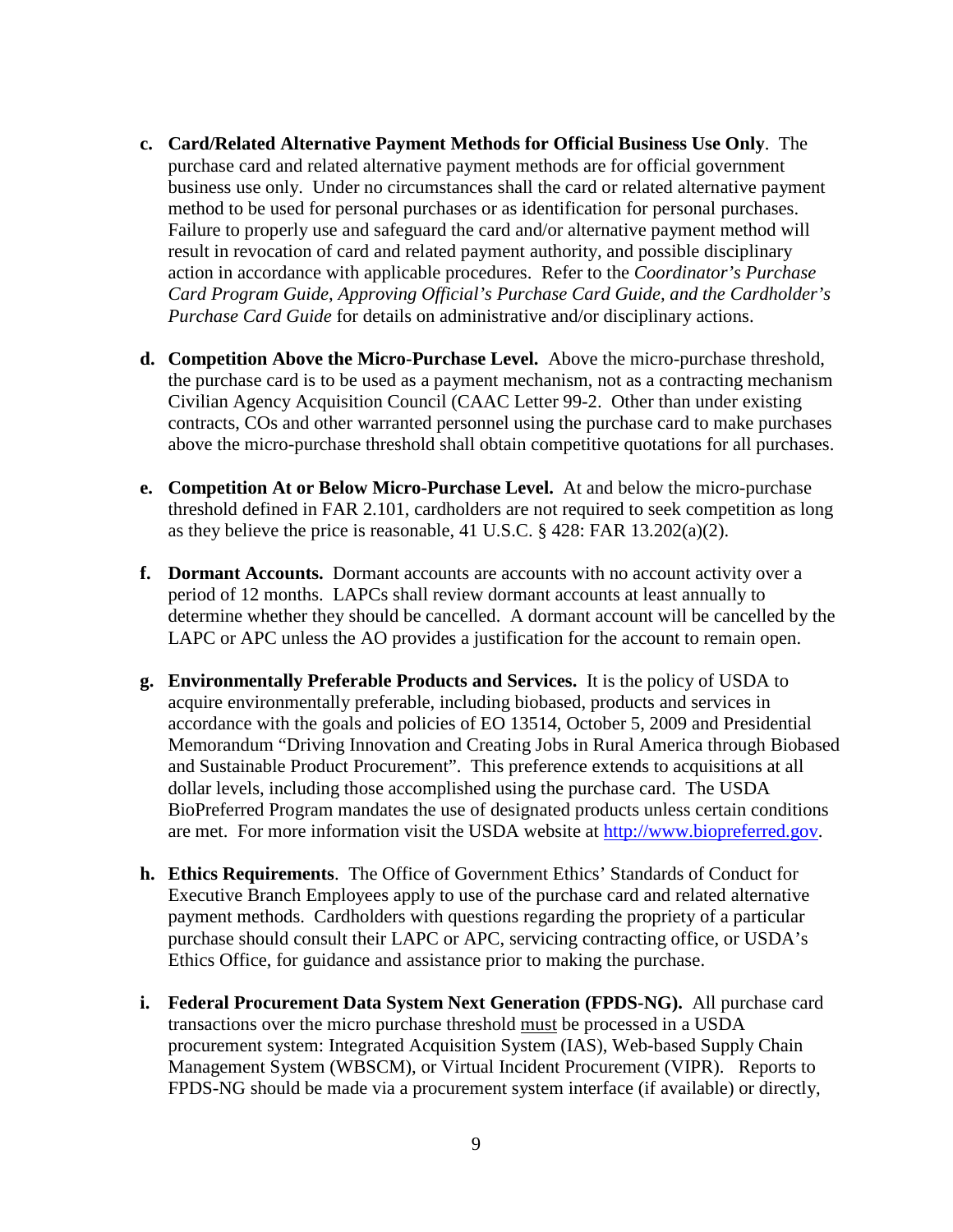as appropriate. Failure to adhere to this requirement shall result in card suspension until FPDS-NG and the applicable USDA procurement system are brought up to date.

- **j. Priority of Use - Purchase Card vs. Related Alternative Payment Methods.** The purchase card is the preferred method for making purchases within the simplified acquisition threshold. Cardholders shall use pre-paid cards or declining balance cards in preference to convenience checks. Convenience checks are the least desirable alternative payment method, due to potential misuse and the need for DCIA compliance.
- **k. Prohibition on Acquiring Hazardous Items.** Cardholders other than authorized warranted USDA employees may not use the purchase card or related alternative payment methods to acquire firearms, ammunition, explosives, hazardous biological and radioactive substances, or regulated chemicals (as defined by the Drug Enforcement Administration (DEA) without an agency waiver bestowed by the Senior Procurement Executive (SPE. For such items, requisitions are to be prepared and forwarded to the servicing contracting office after obtaining any required approvals and licenses. Cardholders should refer to their agency guidance for specific instructions.
- **l. Prohibition on Writing Convenience Checks over \$2,500.** It is USDA policy that convenience checks shall not be issued over \$2,500. Warranted purchase cardholders who need to issue checks over \$2,500 due to a documented emergency shall secure prior approval from the APC. (Refer to the definition of "emergency" in Section 7p).
- **m. Regulatory Applicability.** Use of the purchase card or related alternative payment methods must be consistent with the FAR, OMB, Agriculture Acquisition Regulation (AGAR), Federal Management Regulation (FMR), Federal Property Management Regulation (FPMR), Agriculture Property Management Regulation (AGPMR), Office of Government Ethics' Standards of Conduct for Executive Branch Employees, and Agency regulations.
- **n. Requirement to Timely and Accurately Approve Transactions by Cardholders.** It is USDA policy that cardholders shall approve their transactions no later than 30 days after a transaction appears in the EAS, absent extenuating circumstances. Failure to timely and accurately approve transactions shall constitute grounds for management to revoke the purchase card and/or alternative payment method privileges and may subject the cardholder to possible disciplinary action. The account of any cardholder who fails to approve transactions within 60 days after each transaction appears in the EAS will be temporarily suspended. No account suspended can be re-activated until all transactions in the account are approved. For additional information on cardholder responsibilities, refer to the *Cardholder's Purchase Card Program Guide*. For additional information on LAPC responsibilities, refer to the *Coordinator's Purchase Card Program Guide*. It is also USDA's policy that only the cardholder shall approve their individual cardholder account. LAPCs shall monitor cardholder transactions on a monthly basis to ensure cardholders approve their transactions in a timely manner. Cardholders shall provide AO's copies of transaction documentation for final approval purposes.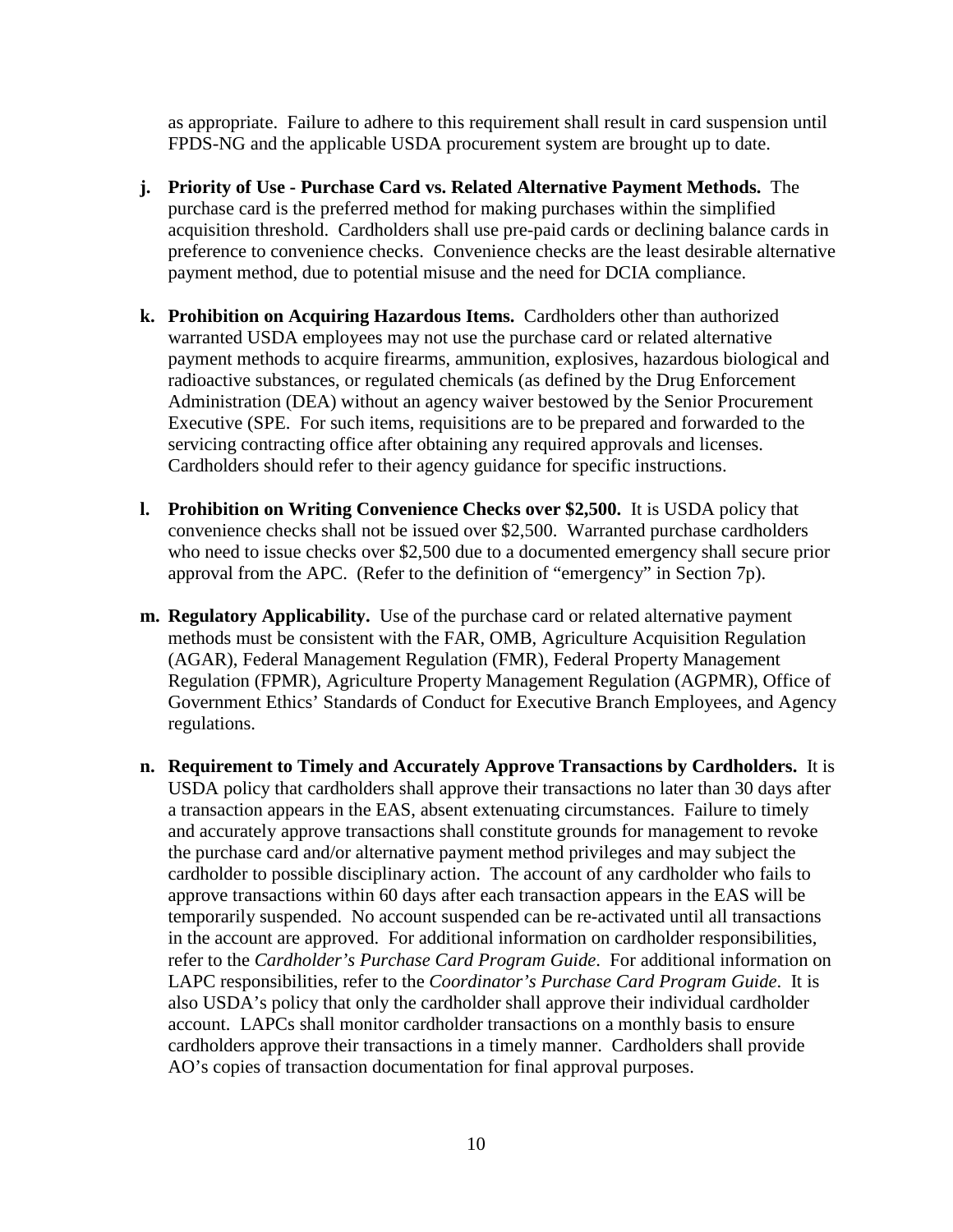- **o. Requirement to Timely and Accurately Grant Final Approve Transactions by Approving Officials (AOs).** It is USDA policy that AOs are to grant final approval of cardholder transactions within 30 days, of the date the transactions appear in the AO's Manager Approval Queue. All card accounts assigned to an AO who fails to approve transactions within a total of 60 days will be suspended, absent extenuating circumstances. Suspended accounts can be reactivated after all transactions are approved and the AO submits a request for reinstatement to the LAPC. **Persistent failure to conduct timely and accurate final approval of transactions shall constitute** grounds for management to revoke purchase card and/or alternative payment method privileges of all cardholders assigned to the AO and may subject the AO to possible administrative action. For additional information on AO responsibilities, refer to the *Approving Official's Purchase Card Program Guide*. For additional information on LAPC responsibilities, refer to the *Coordinator's Purchase Card Program Guide*. It is also USDA's policy that only the AO shall have final approval of their cardholder(s) account. LAPCs shall monitor AOs' transactions on a monthly basis to ensure AOs final approve transactions in a timely manner. In the absence of the AO, this responsibility lies with the LAPC.
- **p. Restrictions on Acquiring Food and Bottled Water.** The use of appropriated funds is generally not allowed for the purchase of food or refreshments; Cardholders should consult with the appropriate budget or financial office to see if exceptions apply to their specific situation. When food, refreshments, or bottled water are allowable purchases, the purchase card is an acceptable form of payment as long as the purchase is within the cardholder's delegated single purchase limit and agency procedures have been followed.
- **q. Use of Alternative Payment Methods for Employee Reimbursements.** When it is not practical to reimburse employees through direct deposit, alternative payment methods may be used for reimbursements for local travel and expenses that were previously addressed through the use of imprest funds, including:
	- (1) Local taxicabs, subway or bus fares, parking, and local vehicle mileage incurred on official business;
	- (2) Local and long distance official telephone calls;
	- (3) Registration fees;
	- (4) Tuition, books, and related expenses; and,
	- (5) Supplies or services of an emergency nature, not to exceed \$500.

Employees shall submit either an approved SF-1164 (Claim for Reimbursement for Expenditures on Official Business), an approved SF-182 (Request, Authorization, Agreement and Certification of Training), or other agency designated form, as appropriate, to request reimbursement of incurred expenses. Employees shall also submit a justification, signed by their supervisor, with any request for reimbursement for goods or services purchased by the employee. Prior to purchasing, employees are expected to contact the cardholder servicing their office when they need to obtain supplies or services, except in emergencies or other situations in which it is not possible to contact the cardholder. Employees assume a risk when making purchases using their own private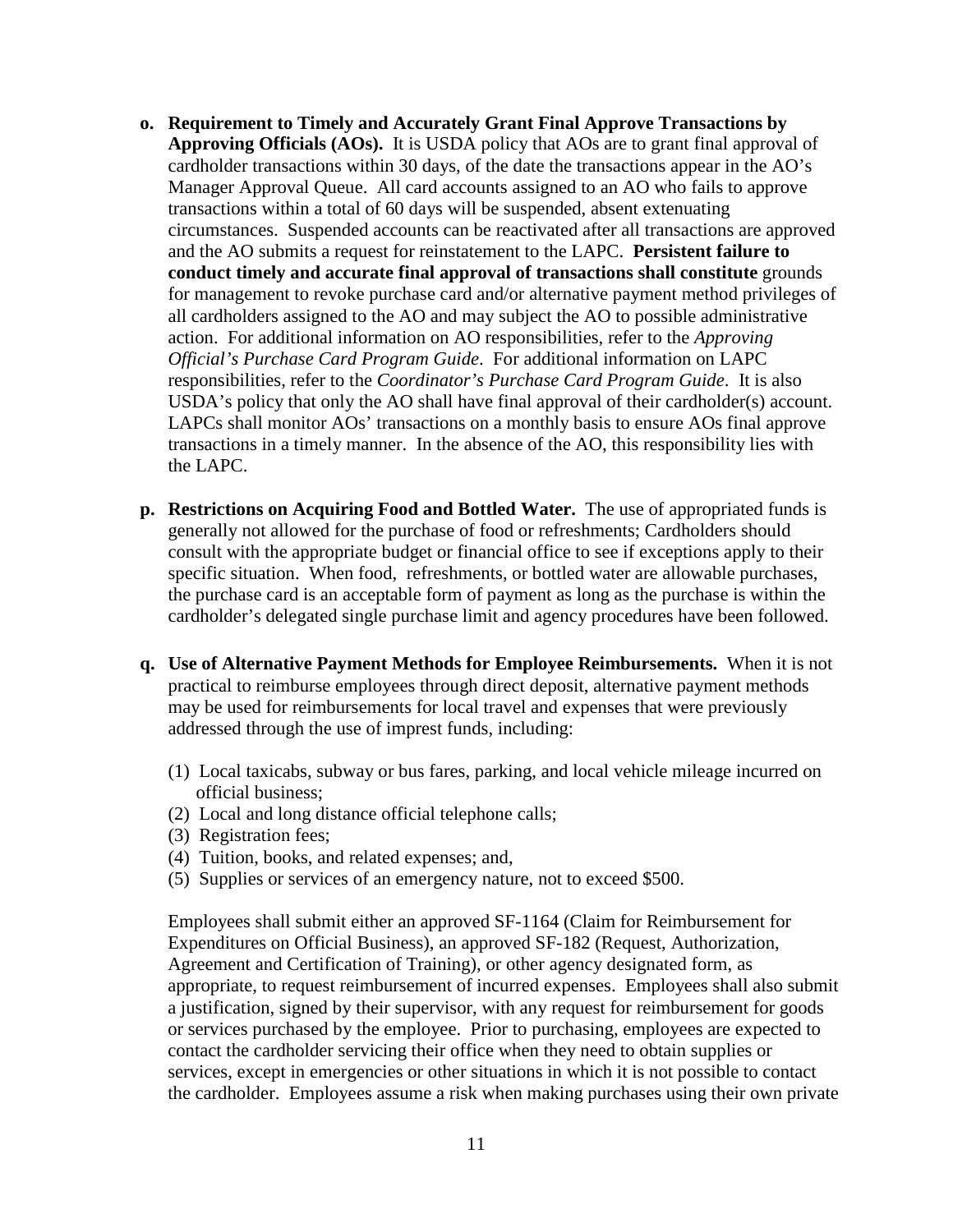funds and could be financially liable for purchases made outside of federal procurement procedures.

**r. User Alerts.** As part of oversight, user alerts are to be responded to by coordinators, in accordance with the procedures in the *Coordinator's Purchase Card Program Guide*.

#### **s. Year-End Reconciliation**.

- **(1) Fiscal Year-End** At the end of each fiscal year, cardholders and AOs shall approve all transactions visible in the EAS. Cardholders and AOs shall approve all transactions in accordance with agency procedures, but no later than 30 days after the end of the fiscal year.
- **(2) Calendar Year-End** Cardholders and AOs shall approve all transactions visible in the EAS as of the last working day of each December. This approval assists the NFC) to prepare year-end reports to the Internal Revenue Service (IRS). Approval must be completed no later than 15 days after the end of the calendar year. Failure to timely and accurately approve transactions may cause inaccuracies in agency status of funds information. In addition, failure to cite correct BOCs and, for convenience check recipients, Employer Identification Numbers (EINs) or Social Security Numbers (SSNs), may cause Form 1099s to be erroneously issued (or not issued) to USDA employees and vendors.

#### <span id="page-13-0"></span>**10. ACQUISITION OF PRODUCTS AND SERVICES SOLD BY MANDATORY SOURCES**

Purchase cardholders are required to follow all procurement policies and requirements as stated in the FAR pertaining to acquisitions or purchases made with the government purchase card. Special emphasis should be given to the entirety of FAR Part 8 (Required Sources of Supplies and Services) and FAR Subpart 13.2 (Actions At or Below the Micro-Purchase Threshold) and FAR Subpart 13.3 (Simplified Acquisitions). USDA does have additional mandatory sources that must also be considered when making purchases with the purchase card. Cardholder's are to refer to the USDA Procurement Policy Website at [http://www.dm.usda.gov/procurement/,](http://www.dm.usda.gov/procurement/) their LAPC, or their agency contracting service office to see what mandatory sources apply.

#### <span id="page-13-1"></span>**11. RESPONSIBILITIES AND PROCEDURES**

The *Cardholder's Purchase Card Program Guide* and *Approving Official's Purchase Card Program Guide* provide the cardholder and AO with details of how the Purchase Card Program works and instructions for using the purchase card and related alternative payment methods. Refer to the guides for complete details on cardholder and AO purchasing and transaction management responsibilities.

The *Coordinator's Purchase Card Program Guide* provides complete details on the roles and responsibilities of each individual involved in the Purchase Card Program from the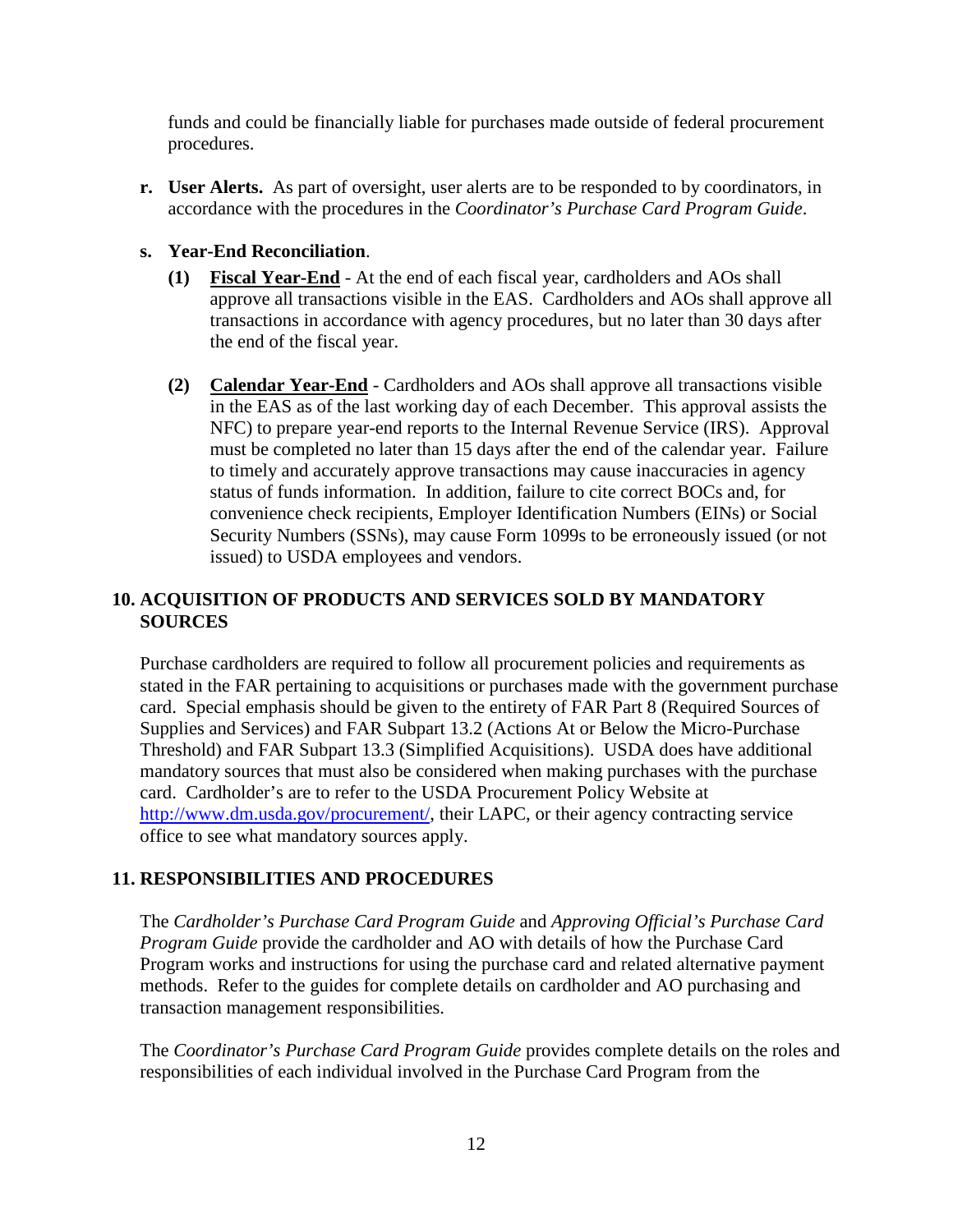administration of the Program to the cardholder. The following is a brief overview of each role in the USDA Purchase Card Program:

- **a. DPM.** The DPM is responsible for overall management of the purchase card program at the Departmental level.
- **b. APC.** The APC is responsible for the overall program in each agency and is the agency's contact with the DPM. Subject to the concurrence of the agency Head of the Contracting Activity Designee, APCs may appoint assistant, deputy, or regional APCs to assist with program management. Qualifications and appointment procedures of an APC are listed in the *Coordinator's Purchase Card Program Guide*.
- **c. LAPC.** LAPCs are appointed locally by the Head of Contracting Activity Designee (HCAD, subject to the concurrence of the APC. Qualifications of an LAPC are listed in the *Coordinator's Purchase Card Program Guide*. The LAPC is responsible for the dayto-day operations of the purchase card program at each site. This includes account set up and maintenance, oversight of purchase card transactions, review of purchase limits, and suspension or activation of cardholder accounts. LAPCs are to report incidents of misuse, abuse, waste, and fraud to the cardholder's supervisor for appropriate personnel action in accordance with Departmental guidelines. Refer to the *Coordinator's Purchase Card Program Guide* for additional guidance. It is USDA policy that Coordinators that are also cardholders shall not manage and/or perform oversight duties for their own purchase card transactions. In addition, Coordinators who are cardholders are assigned to different hierarchies in the EAS to enforce this policy.
- **d. AO.** Subject to the concurrence of the LAPC or APC, AOs determine who within their organizations should receive purchase cards and convenience checks. AOs determine the monthly purchase limits and recommend initial single purchase limits of cardholders within their organizations within the overall limits contained in Section 14. An AO is the first line of control over the purchasing activity of cardholders in their units. AOs review cardholder purchase card transactions to verify that they are necessary and that they are not part of the prohibited charges list contained in section 15e. The AO is to verify that the supplies and services have in fact been received. AOs shall recommend appropriate personnel action in the event a purchase card or related alternative payment method is abused by a cardholder.
- **e. Cardholder.** The cardholder is the individual to whom a card or cardless account is issued. After the cardholder has received training, this individual may purchase, within his or her delegated authority, supplies and services required by the Government. No other person is authorized to use the account and, if issued, alternative payment methods. Use of alternative payment methods may require additional authorization. No other person is authorized to approve the cardholder transactions except the LAPC when a cardholder has separated from the agency**,** or cannot approve transactions due to extenuating circumstances.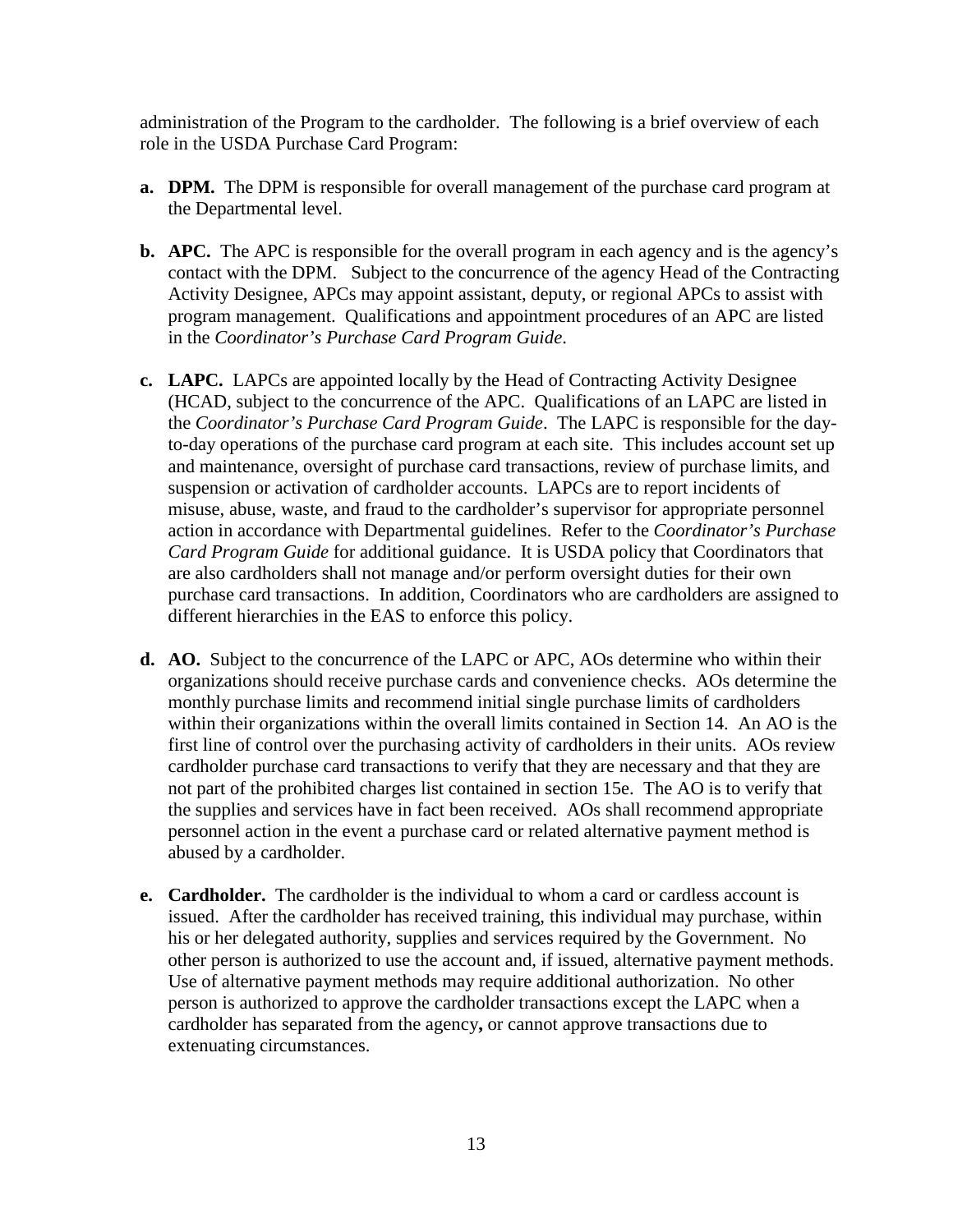- **f. Financial Point of Contact (FPOC).** These individuals review the accounting information obtained using the EAS and government financial system. Each agency will determine the organizational level appropriate for performance of this function.
- **g. Billing Office Contact.** The National Finance Center (NFC is the designated Billing Office Contact for all USDA purchase card users and is responsible for payment of the electronic invoice and for scheduling payment with the U.S. Department of the Treasury.

#### <span id="page-15-0"></span>**12. SEPARATION OF DUTIES**

Key duties and responsibilities shall be segregated among different roles to reduce the risk of error or fraud. This shall include separating the responsibilities for making purchases, authorizing transactions, processing and recording them, reviewing the transactions, and handling any related assets. No one individual shall control all aspects of the transaction. Agencies shall implement internal controls to mitigate the risk of fraud, misuse, and abuse in accordance with the guidance in OMB Circular A-123, Appendices A and B. As stated in Section 8h, Coordinators who are cardholders cannot have both roles in the same hierarchies in the EAS. Each role must be in a separate hierarchy, one to maintain and handle the functions of a coordinator, and a separate hierarchy for use as a cardholder. These hierarchies must be created with two unique user IDs to ensure separation of duties and to comply with OMB Circular A-123 Policy. Coordinators identified for managing and/or performing oversight duties for their own purchase card transactions will have five days to transfer their cardholder account to a different hierarchy than the one maintained as Coordinator. Failure to make the change shall result in cardholder account termination or Coordinator user ID suspension or cancellation.

For detailed information, refer to either the *Coordinator's Purchase Card Program Guide* or *Cardholder's Purchase Card Program Guide*.

#### <span id="page-15-1"></span>**13. PURCHASE CARD OVERSIGHT**

The DPM, APCs, LAPCs, AOs, FPOCs, OPPM/CCSC, and the USDA OIG monitor purchase card transactions through tools such as the EAS, statistical sampling, and query tool software. Cardholders are required to comply with any requests by the DPM, APC, LAPC, OPPM/CCSC, USDA OIG, and other duly authorized organizations/individuals for information/investigations regarding purchases. Any inquiries into purchase card use from federal agencies external to USDA will be referred to the OPPM/CCSC for appropriate action.

AOs shall monitor purchasing activity of cardholders who are assigned to them. AOs shall perform an online review of all cardholder transactions that appear in the AO's Manager Approval Queue. AOs shall be responsible for reviewing their manager queue at least once every 30 days. AOs shall physically review the cardholders' documentation of all transactions selected for final approval (i.e., vendor name, transaction price, and date reconciled). AOs shall notify the cardholder's LAPC if they identify questionable transactions or possible misuse of the card and/or related alternative payment method. AOs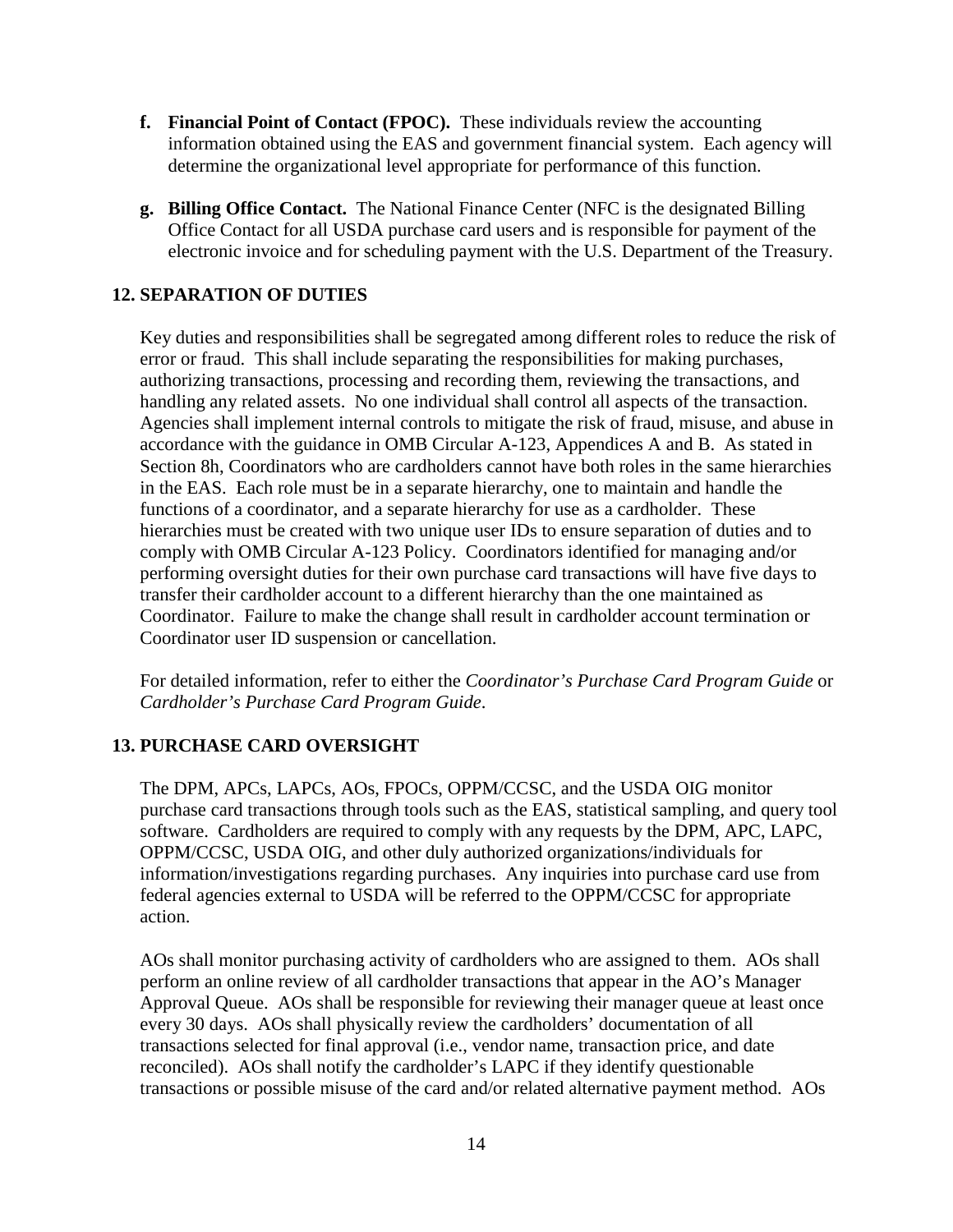shall notify the cardholder's LAPC to cancel the card if the cardholder leaves the unit or no longer requires a card. Unless otherwise specified in Agency procedures, AOs shall collect and destroy purchase cards and/or unused checks from cardholders separating from their agency. AOs will confirm to the LAPC that the actual cards/checks assigned to the cardholders were destroyed.

#### <span id="page-16-0"></span>**14. DELEGATION OF AUTHORITY**

- **a. General.** In accordance with 7 CFR 2.93, the SPE of the OPPM is delegated authority to promulgate Departmental policies, standards, techniques and procedures, including developing and administering principles and objectives supporting procurement, and serves as the USDA SPE. In relation to the USDA Purchase Card Program, the SPE delegates authority as described below.
- **b. Micro-Purchases (\$3,000 or less).** The USDA SPE delegates micro-purchase procurement authority through this regulation. Letters of delegation from the HCAs or their designees HCADs are unnecessary for delegated authority of \$3,000.00 on the government purchase card. AOs determine to whom cards and convenience checks will be issued. They can request authority for non-warranted personnel up to and including \$3,000.00 for purchase cards and \$2,500.00 on convenience checks when allowable by their agency. These requests shall be submitted to the LAPC for approval and subsequent action. Issuance of the purchase card confers the authority up to the specified purchase limit in the EAS. This authority terminates upon the employee's separation from the organization or cancellation of the card by the APC or LAPC.
- **c. Purchases Over \$3,000.** The micro-purchase threshold, as defined in FAR 2.101 or as otherwise provided by law, may exceed \$3,000 under certain circumstances (e.g., purchases of supplies or services to facilitate defense against or recovery from terrorism). In such cases, HCAs or their designees may issue letters of delegation to selected nonwarranted cardholders authorizing them to purchase supplies or services above the micropurchase threshold established for the given situation. The letter of delegation shall state the reason why the employee is authorized to make micro-purchases over \$3,000, and the amount of the employee's temporary single purchase limit. The letter shall be submitted to the cognizant LAPC who shall make the necessary changes in the EAS. This authority terminates upon revocation of the letter of delegation, the employee's separation from the organization, or cancellation of the card by the APC or LAPC. All documentation must be retained in accordance with Federal Records requirements.
- **d. Simplified Acquisitions and Formal Contracts.** Only warranted USDA employees (see Section 7ee) may purchase above the micro-purchase level. Warranted personnel may use their purchase card and related alternative payment methods in accordance with FAR up to the single and monthly purchase limits established for their cards. Special emphasis shall be give to all of Subchapter C (Contracting Methods and Contract Types) as well as Part 12 (Acquisition of Commercial items) of the FAR. Convenience checks are limited to \$2,500 except in emergencies. The single purchase limit established for warranted personnel may not exceed the lesser of the amount of the individual's delegated authority or \$1 million dollars. Requests to exceed \$1 million dollars may be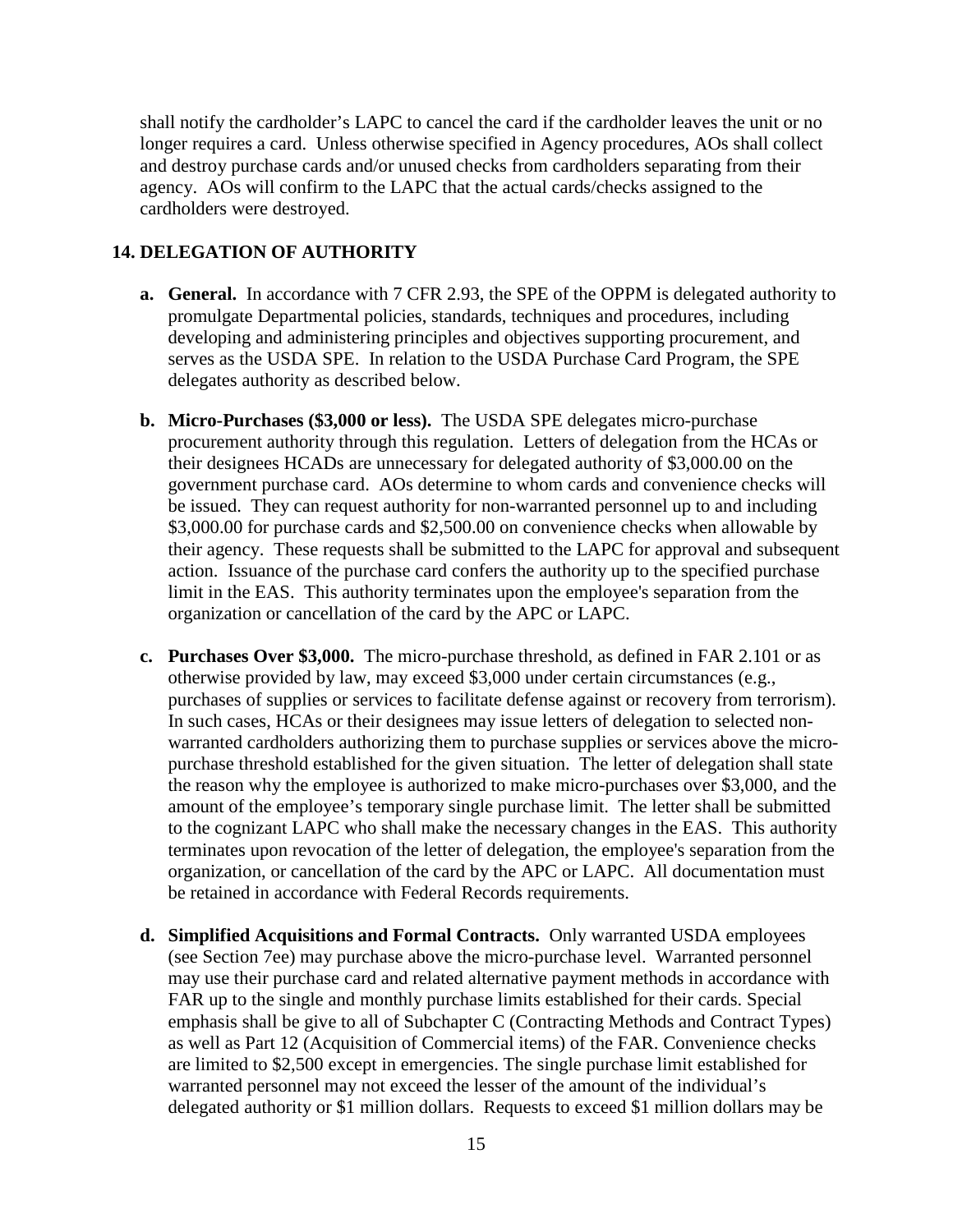approved by the APC on a case-by-case basis. The single purchase limit shall never exceed the warranted individual's delegated authority. Refer to (DR) 5001-1, Acquisition Workforce, Training, Delegation and Tracking Systems, and DR 5100-2, Real Property Leasing Officer Warrant System, for policy on contracting delegations of authority/warrants.

**e. Changes to Spending Limits.** Changes to a cardholder's single purchase limit and/or monthly spending limit shall be directed to the LAPC for action and must be approved by the cardholder's AO prior to implementation. The LAPC may reduce a cardholder's single purchase limit in order to ensure the integrity of the Purchase Card Program; (e.g., in order to deactivate a cardholder account). Changes to a cardholder's single purchase limit and/or monthly spending limit shall be completed through the EAS.

#### <span id="page-17-0"></span>**15. AUTHORIZED USE OF CARDS AND RELATED ALTERNATIVE PAYMENT METHODS**

There are specific guidelines on using the purchase card and related alternative payment methods. The *Coordinator's Purchase Card Program Guide* and *Cardholder's Purchase Card Program Guide* provide complete details as to what is or is not permitted. Failure to comply with these guidelines may result in loss of purchase card authority and ability to use other alternative payment methods as well as administrative action. Administrative action may include the termination of the purchase card. The following is a brief overview and is not inclusive of all conditions relating to the purposes for which the card and related alternative payment methods may or may not be used:

- **a. Supplies, Equipment, and Non-personal Services.** The purchase card may be used to purchase supplies (authorized supplies and equipment) and non-personal services in accordance with the limits established for a cardholder. It may also be used to acquire, on a temporary or short-term basis (up to 180 days), rental space including meeting and conference rooms, parking for government-owned or leased vehicles, or storage. The cardholder must ensure there is adequate funding and the item is purchased at a fair and reasonable price. Program payments are prohibited.
- **b. Honoraria or Promotional Items.** In accordance with EO 13589, agencies shall eliminate unnecessary spending on non-monetary recognition items or promotional items such as plaques, clothing, gift cards/certificates, as well as any other promotional items. Agencies shall be held responsible and accountable for restricting the purchases of these items within their agency to cut wasteful spending. Agencies are responsible and accountable for tracking their purchases and reporting to USDA's CCSC at a minimum annually in accordance with the OHRM DR 4040-451-1. Agencies shall keep records on the type of promotional item or honoraria given, number of items given, cost, and reason why this was provided. All necessary human resource forms including but not limited to AD-287, AD-287-2, AD-287-3A, and or AD-495 must be completed and kept on file for three (3) years.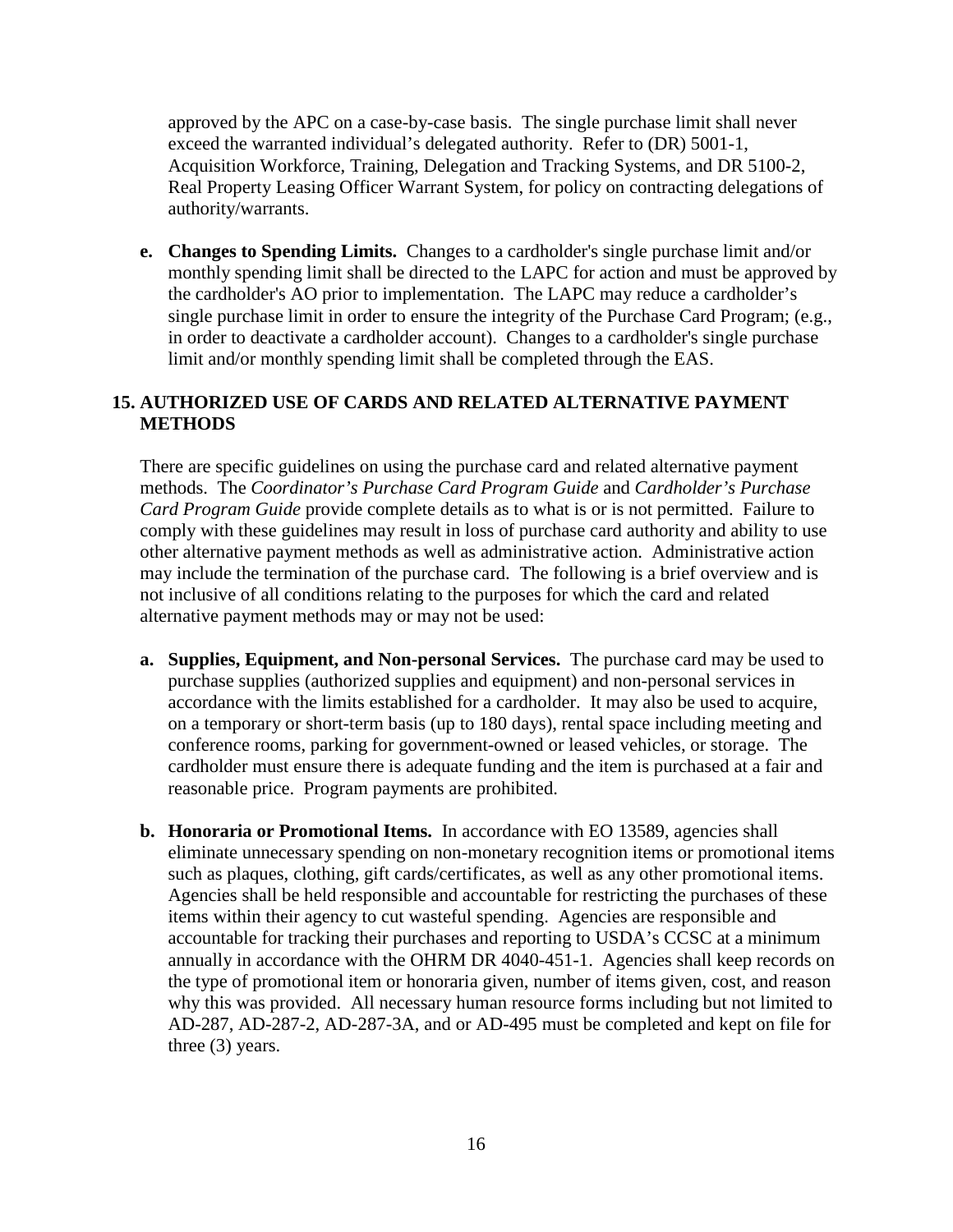- **c. Convenience Checks.** Convenience checks are an optional tool available under USDA's purchase card program, limited to a maximum individual amount not to exceed \$2,500 without prior approval for *ALL* Agency employees (see also FAR 13.305-3, where convenience checks are also known as third party drafts). The checks are simply written to a vendor and, once cashed, will be reflected as a transaction against the cardholder's account. Convenience checks may be utilized for purchases by certain mission areas only when: (i) the vendor or merchant will not accept the purchase card, the debit or pre-paid card, or direct entry into the vendor or merchant financial organization (see Section 7l); and (ii) at least one of the DCIA (Public Law No 104-134) waivers is satisfied. A list of the DCIA waivers is included in the *Coordinator's Purchase Card Program Guide* and the *Cardholder's Purchase Card Program Guide*. The use of convenience checks is appropriate only if there is no other way, under the circumstances of the required transaction, to accomplish the transaction. Each convenience check must be entered in a check register or log for tracking purposes. **There is a 1.7 percent administrative fee charged by the bank for checks. This fee must be funded before the check is used and must be separately listed in the cardholder's log.** The following are considered appropriate uses for convenience checks:
	- (a) Emergencies where the purchase card or one of the other alternative payment methods is not a viable solution.
	- (b) Transactions with small and/or rural businesses which are not yet able to accept the purchase card. Cardholders are to demonstrate their inability to locate merchants that accept the purchase card.
	- (c) Other properly approved transactions for which the imprest funds were previously used that cannot be addressed using the purchase card or another alternative payment method (see Section 9).
- **d. Gift Cards/Gift Certificates.** Agencies shall not permit the purchase card and/or alternative payment methods to be used for the purchase of merchant gift cards or certificates without first obtaining a waiver from the OPPM. Agencies shall submit waiver requests to the USDA CCSC via email at [ccsc@dm.usda.gov.](mailto:ccsc@dm.usda.gov) Waiver requests shall include the agency's internal control plan relating to the use of gift cards as informal recognition awards. The purchase of gift cards is regulated under the directive of the Office of Human Resource Management (OHRM DR 4040-451-1, USDA Employee Awards and Recognition Program.
- **e. Prohibited Purchases/Uses.** The purchase card and alternative payment methods shall not be used for any of the following: cash advances; establishment of imprest funds and maintenance or replenishment of cash balances in imprest funds; cash awards; money orders; salary payments; long-term rental or lease of land or buildings; rental or lease of motor vehicles; official travel expenses (e.g., purchase of airline, bus, or train tickets; purchase of meals, lodging, or other travel-related subsistence costs); personal purchases; in lieu of the Fleet card (fuel and vehicle repair and maintenance); or hazardous items except as allowed by mission critical need and proper requisition and agency approval. AO shall not Final Approve transactions for any of the prohibited purchases/uses listed above. The AO should reject the transaction back to the cardholder. Failure to reject the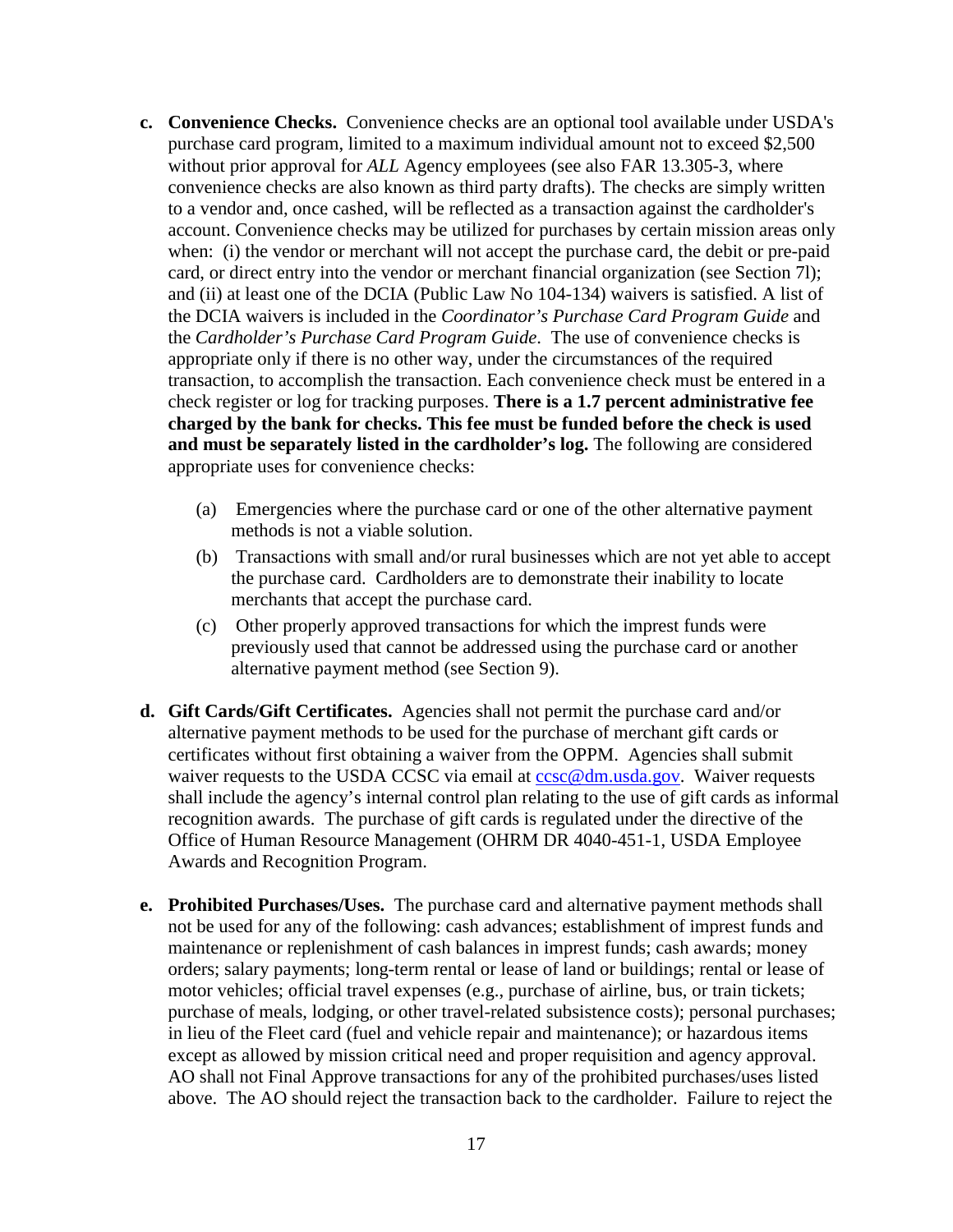transaction back to the cardholder may result in removal from the AO role. (See Special Instructions, *Coordinator's Purchase Card Program Guide*, and the *Cardholder's Purchase Card Program Guide*).

**f. Appendix A.** Appendix A is an outline of payment methods that may be used in lieu of convenience checks. Agencies may use these methods or may implement any other alternative methods which meet their needs, provided the selected methods are consistent with USDA acquisition and fiscal management policies and regulations.

#### <span id="page-19-0"></span>**16. COMPLEX REQUIREMENTS AND USE OF THE PURCHASE CARD**

Only warranted personnel shall use the purchase card for complex, unique, or high-risk actions, in accordance with cardholder's single purchase limit. Non-warranted cardholders must forward a requisition to the servicing contracting office for review and approval prior to using the purchase card as a payment tool. Examples of complex, unique, or high-risk actions include: (1) the purchase of firearms, ammunition, explosives, hazardous biological substances, or radioactive agents; (2) complicated terms and conditions; (3) need for a contract in order to document mutual responsibilities of the parties; (4) mission-critical need; (5) high performance risk; (6) similar factors indicating that the requirement is complex or unusual in nature; (7) architect and engineering (A&E) services; and (8) construction services over \$2,000. To purchase these items, requisitions shall be prepared and forwarded to the servicing contracting office after obtaining agency required approvals and licenses (if any). Cardholders shall refer to your Agency guidance for specific instructions.

# <span id="page-19-1"></span>**17. TERMS AND CONDITIONS FOR PURCHASE CARD TRANSACTIONS**

- **a. Micro-Purchases**. In accordance with FAR 13.201(d), clauses generally are not required for purchases at or below the micro-purchase threshold. FAR 13.201(d) takes precedence over any other FAR requirement to the contrary, but does not prohibit the use of any clause.
- **b. Purchase Orders and Contracts.** The CO will ensure that contracts and purchase orders in excess of the micro-purchase threshold include appropriate terms and conditions, clauses, and certifications, in accordance with the FAR and the AGAR. Solicitations, contracts and purchase orders using the purchase card should also provide and/or allow the following:
	- (1) The purchase card shall be accepted for all purchases and payments under the contract or order.
	- (2) Prices reflected in the order and/or Section B of the contract (as appropriate) reflect use of the purchase card.
	- (3) The contractor shall not process a transaction for payment using the purchase card until: (i) the purchased supplies have been shipped or (ii) purchased services have been performed. (For subscriptions, the contractor may process the transaction for payment upon receipt of the order.)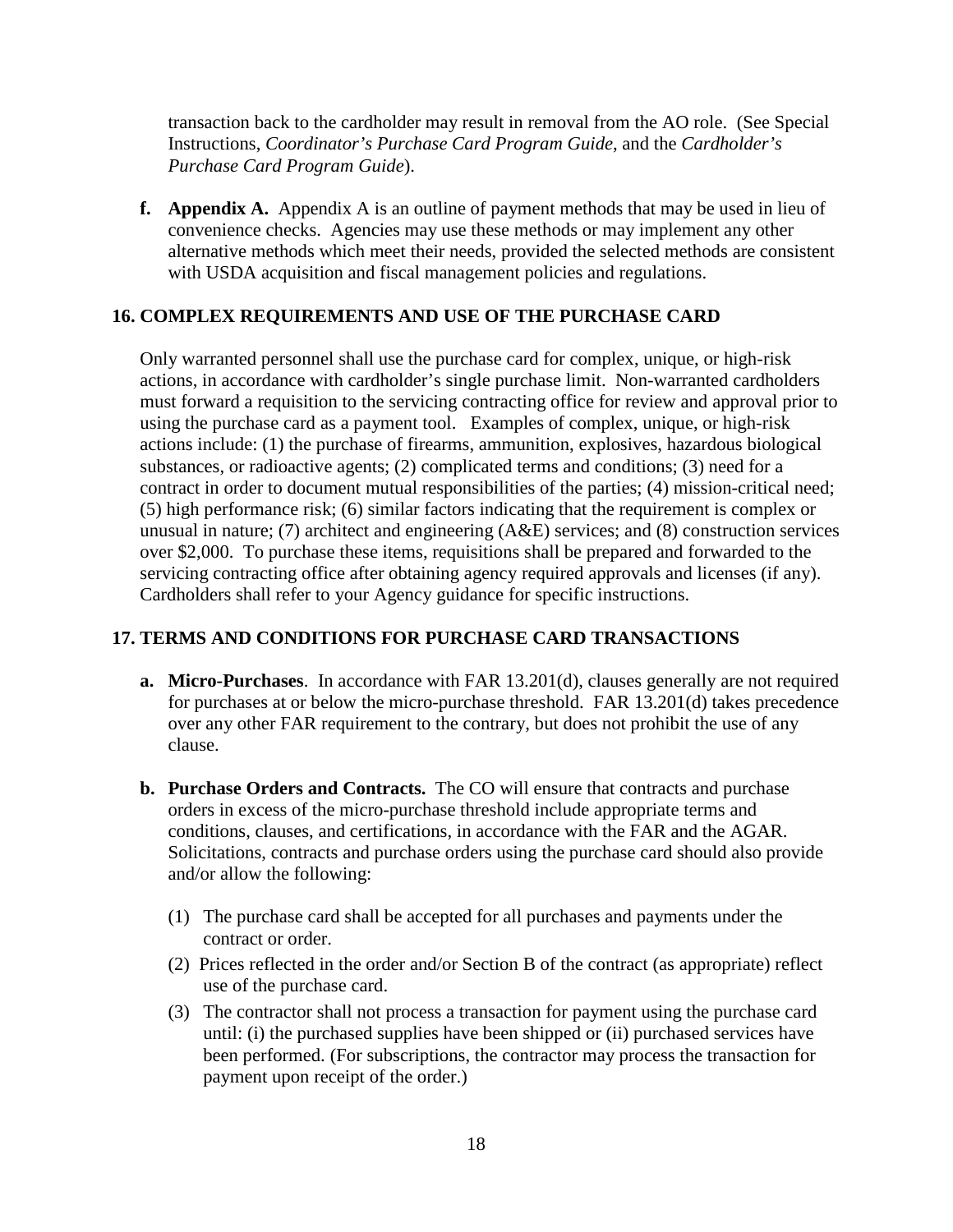(4) The Contractor shall immediately credit the purchase cardholder's account for items and related charges for items returned as defective, unless the CO requests correction or replacement of a defective or faulty item.

#### <span id="page-20-0"></span>**18. TRAINING REQUIREMENTS**

All personnel (cardholders and AOs) must be trained before receiving a purchase card and/or related alternative payment method with micro-purchase authority. Non-warranted personnel must receive training in micro-purchase regulations and procedures as well as the EAS, before a card may be conferred. Cardholders and their AOs must be able to certify that they have received the training, understand the regulations and procedures, and know the consequences of inappropriate actions.

Each Agency Head is responsible for ensuring participants are adequately trained in the USDA Purchase Card Program and appropriate documentation of training is maintained. Materials have been developed for use in training cardholders, APCs, LAPCs, AOs and others involved in using or monitoring purchase card transactions. Documentation of training must be maintained for audit purposes by the agency. These training materials are listed in the *Coordinator's Purchase Card Program Guide* and the USDA Charge Card Program website [\(http://www.dm.usda.gov/procurement/ccsc/pc\\_guides\\_ref.htm\)](http://www.dm.usda.gov/procurement/ccsc/pc_guides_ref.htm).

Warranted personnel will receive credit towards their training maintenance requirements based upon the duration of time spent receiving official training for coordinators and/or cardholders.

Refresher training is required every two years for all participants of the USDA Charge Card Program via AgLearn in the form of cardholder and ethics for the purchase card. Nonwarranted cardholders are required to take refresher training every year in ethics and cardholder policy. Participants will be notified via email when refresher training is needed.

#### <span id="page-20-1"></span>**19. USE OF THE CARD AND/OR RELATED ALTERNATIVE PAYMENT METHODS FOR DISASTER, CONTINUITY OF OPERATIONS, INDEMNITY, AND OTHER PROGRAM PAYMENTS**

Disaster, contingency operations, and other emergency program payments for the procurement of supplies or services under the FAR shall be allowed on the purchase card provided the Micro-purchase threshold is increased by the head of the agency. Additionally, agencies shall use the purchase card and/or related alternative payment methods to make disaster or Continuity of Operations Plan (COOP) without receiving approval from the SPE or head of the agency as allowed through other statutes, laws, and policies covering the government purchase card.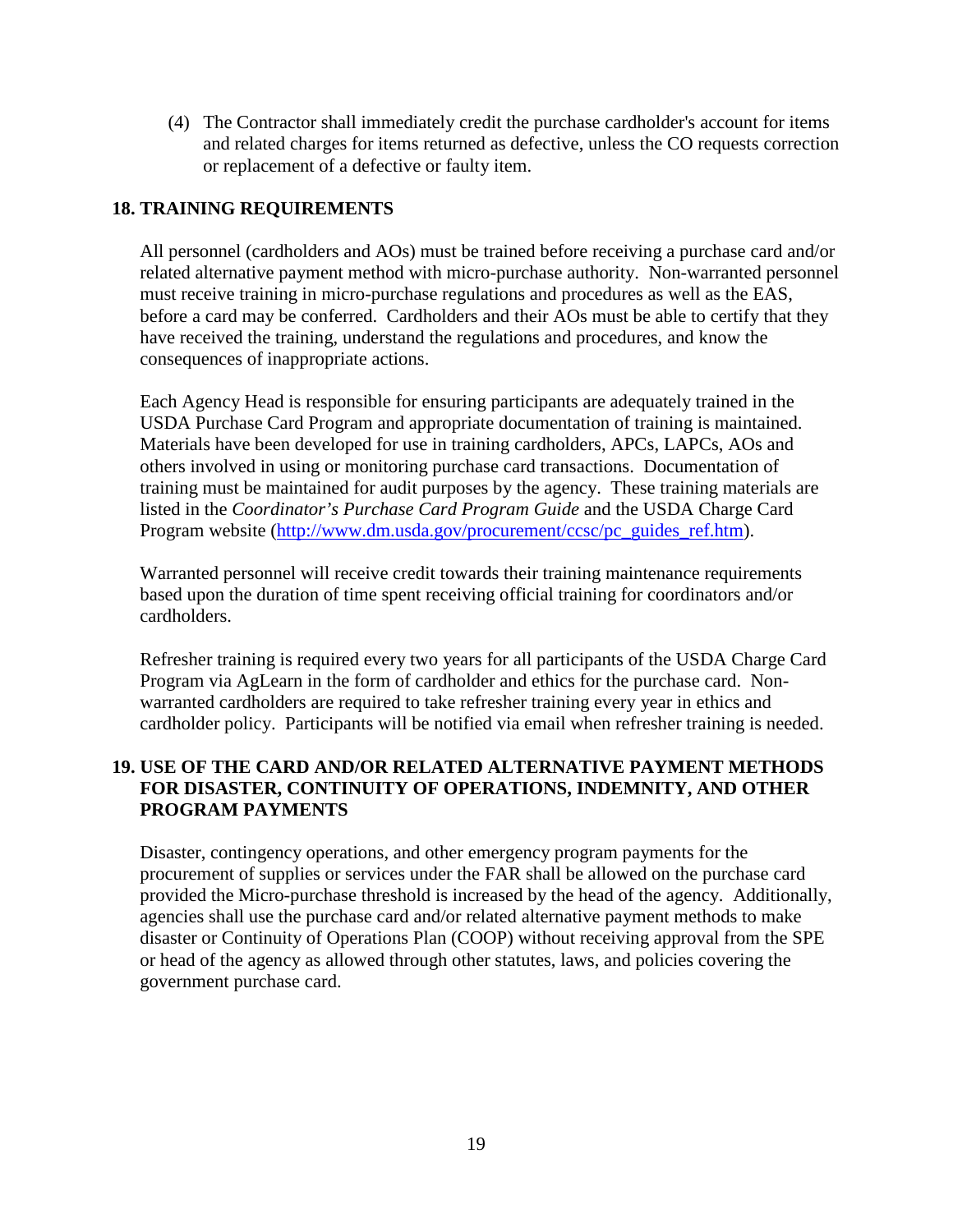# <span id="page-21-0"></span>**20. INQUIRIES**

Inquiries about the USDA Purchase Card Program should be directed through Agency channels (the cognizant APC and LAPC to the DPM in the OPPM at  $ccsc@dm.usda.gov$ . For technical inquiries, refer to the *Troubleshooting* section in either the *Coordinator's Purchase Card Program Guide* or *Cardholder's Purchase Card Program Guide* for specific details.

-END-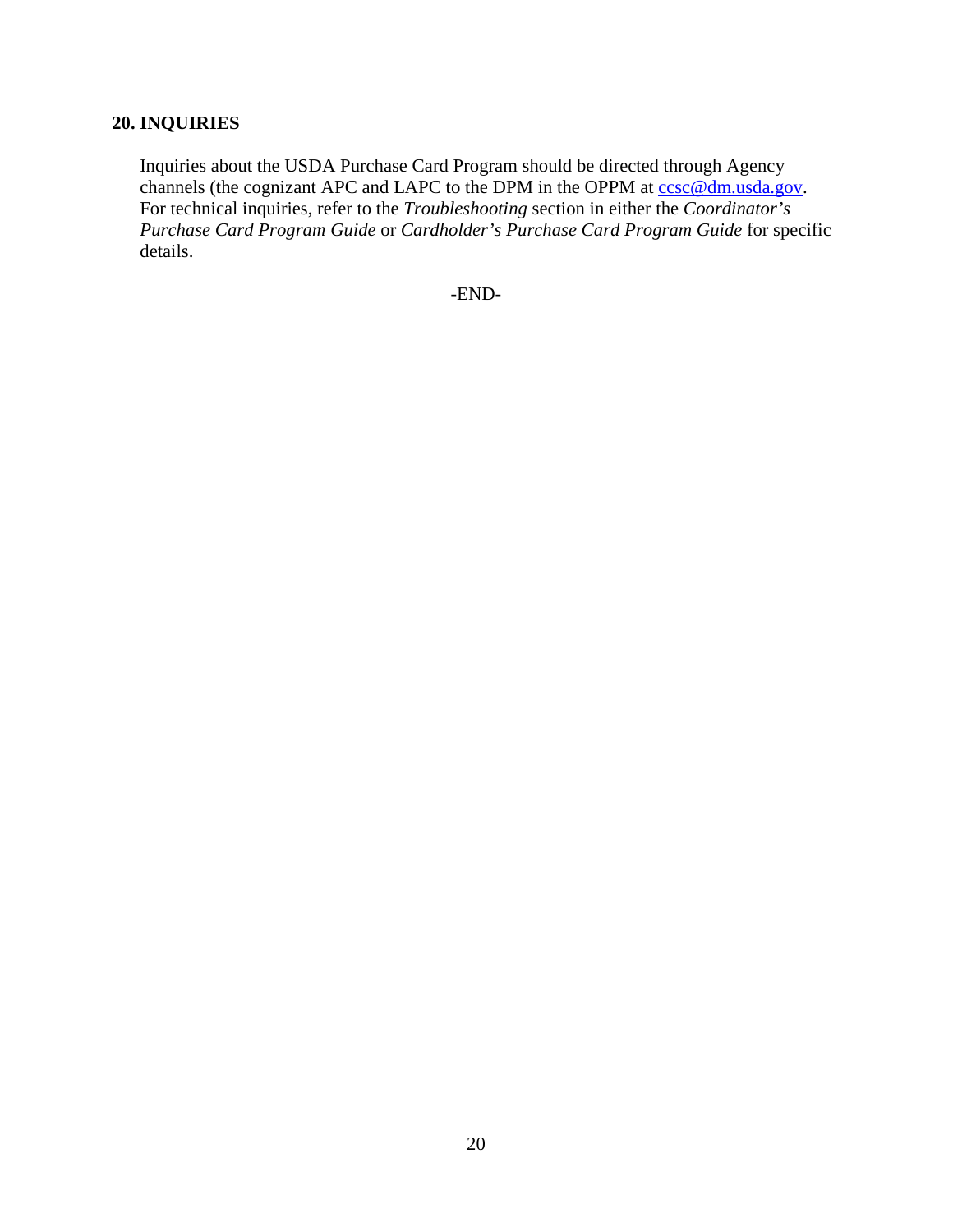# **APPENDIX A Authorized Payment Methods**

#### **Categories of Transactions Payment Methods**

#### **Services and Rent**

| • Services and Rental of Personal Property | Purchase Card       |
|--------------------------------------------|---------------------|
| Services $\leq 2,500$                      | Debit/Pre-paid Card |
| Construction $<$ \$2,000                   | Convenience Check   |
|                                            |                     |

• Rental of Real Property Purchase Card Debit/Pre-paid Card Convenience Check

**Fuel and Vehicle Repairs & Maintenance** Fleet Card Debit/Pre-paid Card

**Foreign Acquisition** Purchase Card Debit/Pre-paid Card Convenience Check

#### **Parcel Post & Postage**

| • Parcel Post | Purchase Card       |
|---------------|---------------------|
|               | Debit/Pre-paid Card |
|               | Convenience Check   |
|               |                     |

• Postage Purchase Card Debit/Pre-paid Card Convenience Check

### **Travel, Training, Memberships, Honoraria, Registration**

| $\bullet$ | Travel                            | <b>Travel Cards</b><br>Debit/Card   |
|-----------|-----------------------------------|-------------------------------------|
| $\bullet$ | <b>Local Travel Reimbursement</b> | <b>Travel Cards</b>                 |
| $\bullet$ | Memberships                       | <b>Purchase Card</b><br>Debit/Card  |
| $\bullet$ | Training                          | <b>Purchase Card</b><br>Debit/ Card |